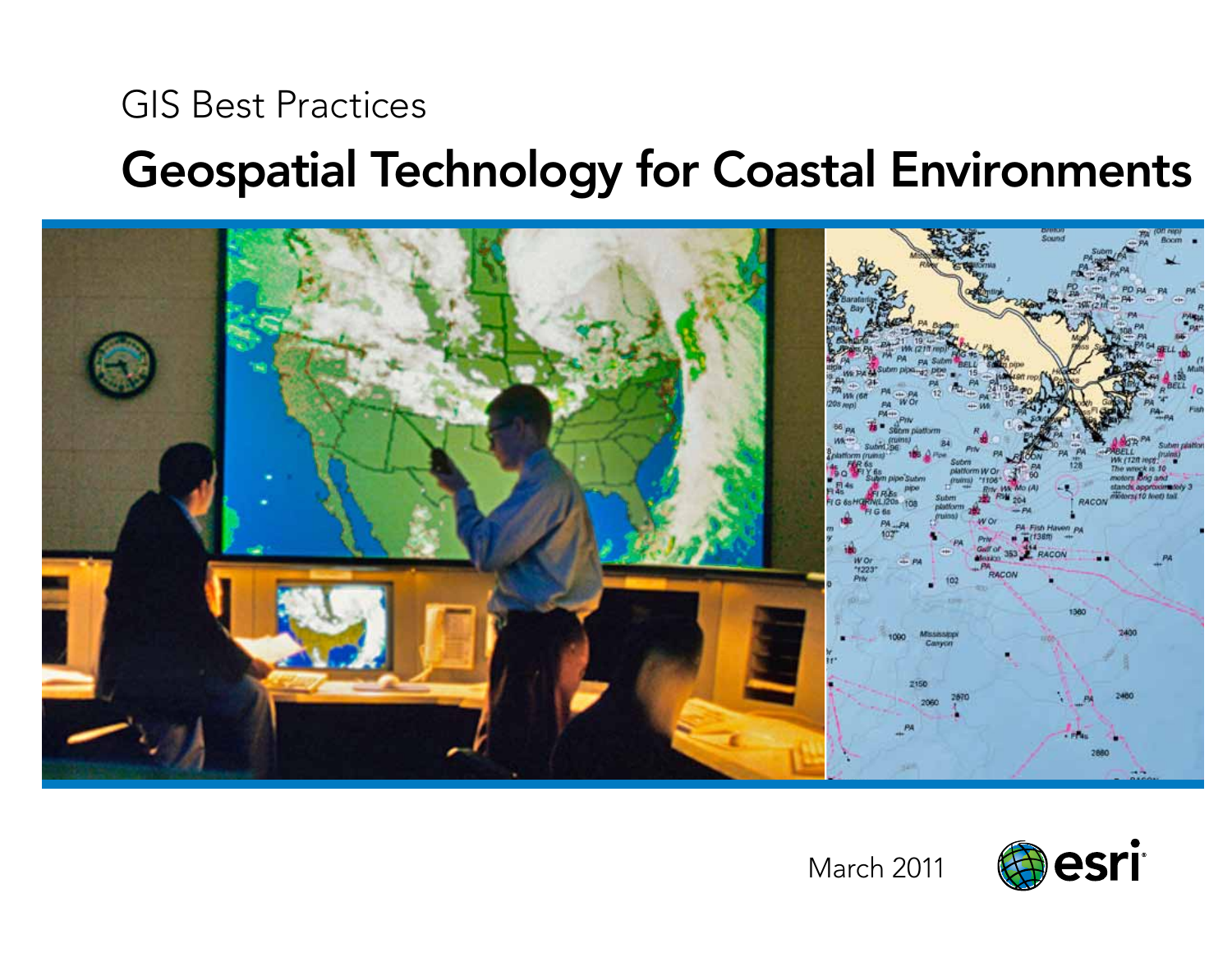# Table of Contents

| <b>What Is GIS?</b>                                                                       | 1  |
|-------------------------------------------------------------------------------------------|----|
| <b>Emerald Isle's Coastal Contingency Plan</b>                                            | 3  |
| <b>Mapping the Ayles Ice Shelf Break</b>                                                  | 9  |
| There Is Still Much We Don't Know about the Ocean                                         | 15 |
| <b>Oceans Are Key to Earth's Climate</b>                                                  | 17 |
| Autonomous Underwater Vehicle Mission Planning with GIS                                   | 19 |
| <b>Contiguous Coastal Mapping Provides Critical</b><br><b>Marine Information</b>          | 25 |
| <b>NOAA's GIS-Enabled Web Site Helps Resource Managers</b><br><b>Navigate Legislation</b> | 31 |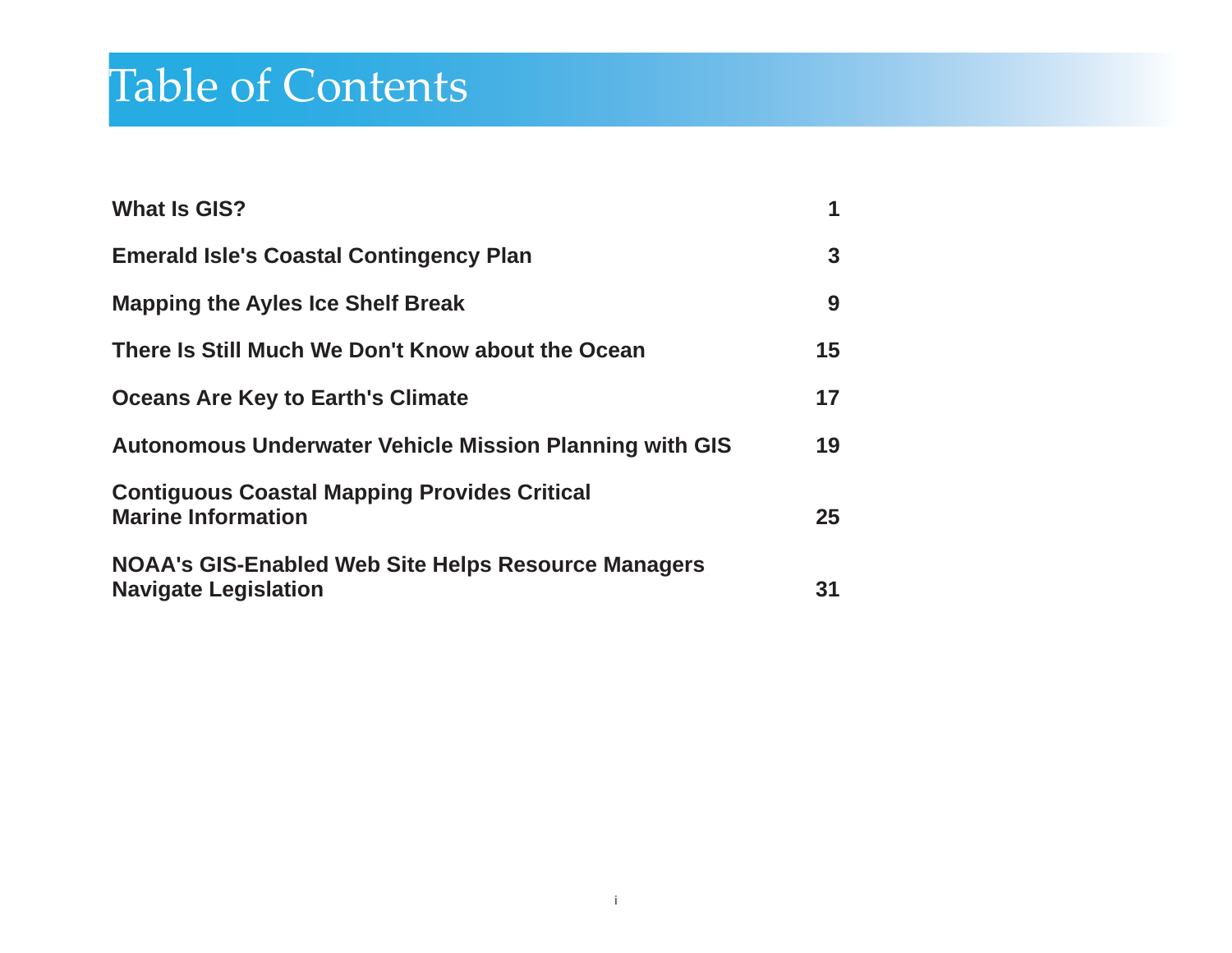## **What Is GIS?**

Making decisions based on geography is basic to human thinking. Where shall we go, what will it be like, and what shall we do when we get there are applied to the simple event of going to the store or to the major event of launching a bathysphere into the ocean's depths. By understanding geography and people's relationship to location, we can make informed decisions about the way we live on our planet. A geographic information system (GIS) is a technological tool for comprehending geography and making intelligent decisions.

GIS organizes geographic data so that a person reading a map can select data necessary for a speci fi c project or task. A thematic map has a table of contents that allows the reader to add layers of information to a basemap of real-world locations. For example, a social analyst might use the basemap of Eugene, Oregon, and select datasets from the U.S. Census Bureau to add data layers to a map that shows residents' education levels, ages, and employment status. With an ability to combine a variety of datasets in an infinite number of ways, GIS is a useful tool for nearly every field of knowledge from archaeology to zoology.

A good GIS program is able to process geographic data from a variety of sources and integrate it into a map project. Many countries have an abundance of geographic data for analysis, and governments often make GIS datasets publicly available. Map file databases often come included with GIS packages; others can be obtained from both commercial vendors and government agencies. Some data is gathered in the field by global positioning units that attach a location coordinate (latitude and longitude) to a feature such as a pump station.

GIS maps are interactive. On the computer screen, map users can scan a GIS map in any direction, zoom in or out, and change the nature of the information contained in the map. They can choose whether to see the roads, how many roads to see, and how roads should be depicted. Then they can select what other items they wish to view alongside these roads such as storm drains, gas lines, rare plants, or hospitals. Some GIS programs are designed to perform sophisticated calculations for tracking storms or predicting erosion patterns. GIS applications can be embedded into common activities such as verifying an address.

From routinely performing work-related tasks to scienti fi cally exploring the complexities of our world, GIS gives people the geographic advantage to become more productive, more aware, and more responsive citizens of planet Earth.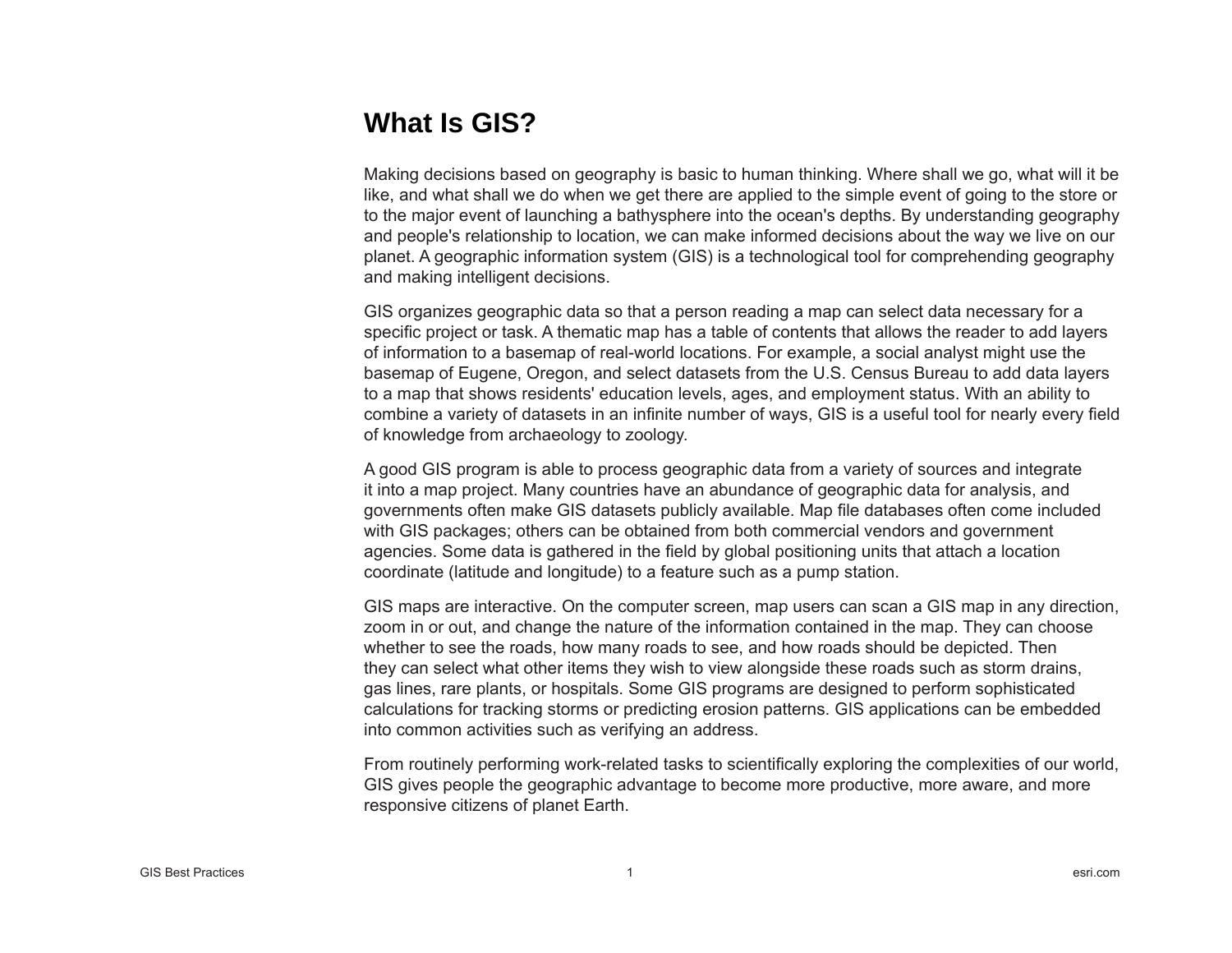## **Emerald Isle's Coastal Contingency Plan**

*Northern Ireland Environment Agency Quickly Responds to Pollution and Shipping Incidents with GIS*

- ArcGIS is used to create charts and graphs showing characteristics of the Northern Ireland coastline. **Highlights**
	- Voluminous information is accessible via an online spatial data catalog served from ArcGIS Server.
	- Enterprise GIS enables the NIEA Coastal Survey Team to represent more than 40 layers of data spatially.

Northern Ireland Environment Agency (NIEA) is the largest agency within the Department of the Environment in Northern Ireland, with approximately 700 staff. NIEA takes the lead in advising on and implementing the government's environmental policy and strategy in Northern Ireland. The agency carries out a range of activities that promotes the government's key themes of sustainable development, biodiversity, and climate change. Its overall aims are to protect and conserve Northern Ireland's natural heritage and built environment, control pollution, and promote the wider appreciation of the environment and best environmental practices.

NIEA is the body responsible for coordinating the response to any pollution incident that may affect the coastline of Northern Ireland and is a partner in the Emergency Response to Coastal Oil, Chemical and Inert Pollution from Shipping (EROCIPS) project jointly funded by Interreg IIIb (a European Union-funded program that helps Europe's regions form partnerships to work together on common projects), the United Kingdom's Department of Communities and Local Government, and NIEA.

The EROCIPS project aims to develop "a transferable methodology that communicates relevant information to responders and decision-makers involved in shoreline counter pollution operations following a shipping incident." In the context of EROCIPS, a shipping incident is considered to be the large-scale accidental discharge of hydrocarbons, chemicals, or inert material (timber, plastics, etc.), carried as cargo, into the coastal marine environment. The incident may result in contamination of coastal habitats and/or pollution damage to the natural, human, and built resources they support.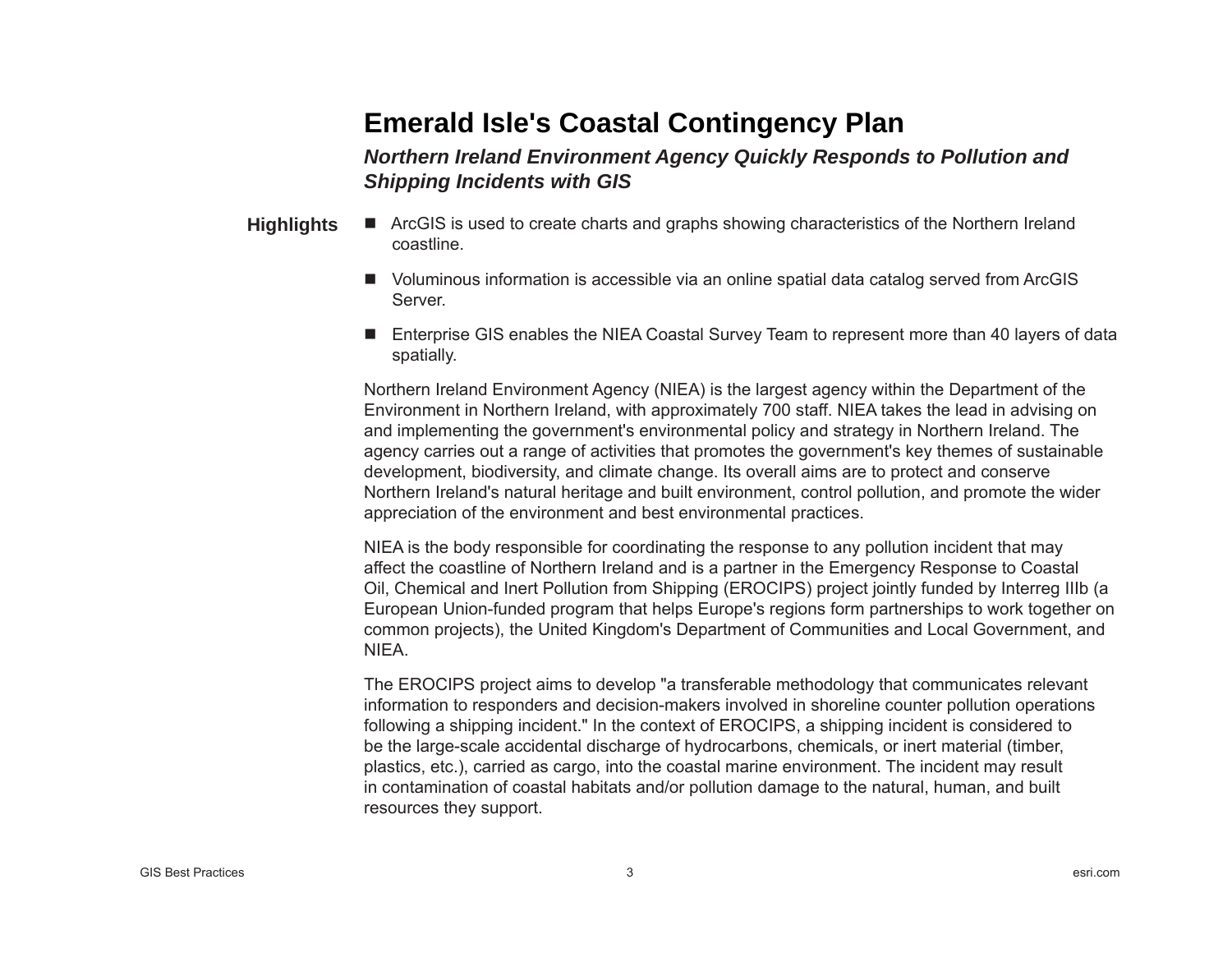

*Ortho maps and aerial photographs are used in coastal contingency planning.*

**Migrating the Information**

NIEA is the repository for a diverse range of coastline information concerning, for example, vehicle access points, pedestrian access points, equipment lay-down areas, wastewater treatment discharge points, coastal assets, booming sites, and National Trust areas—in total, more than 40 distinct types of data. This information is held in both hard- and soft-copy formats, sitting in disparate locations throughout the agency. On examination, all this information was found to have a spatial component, and as a result, a GIS was determined to be the ideal platform on which to integrate and communicate this information.

The challenge was to migrate all this information to a GIS platform that would enable the NIEA Coastal Survey Team to integrate all the information NIEA held on coastal assets and communicate this information to external stakeholders, such as local councils, port authorities,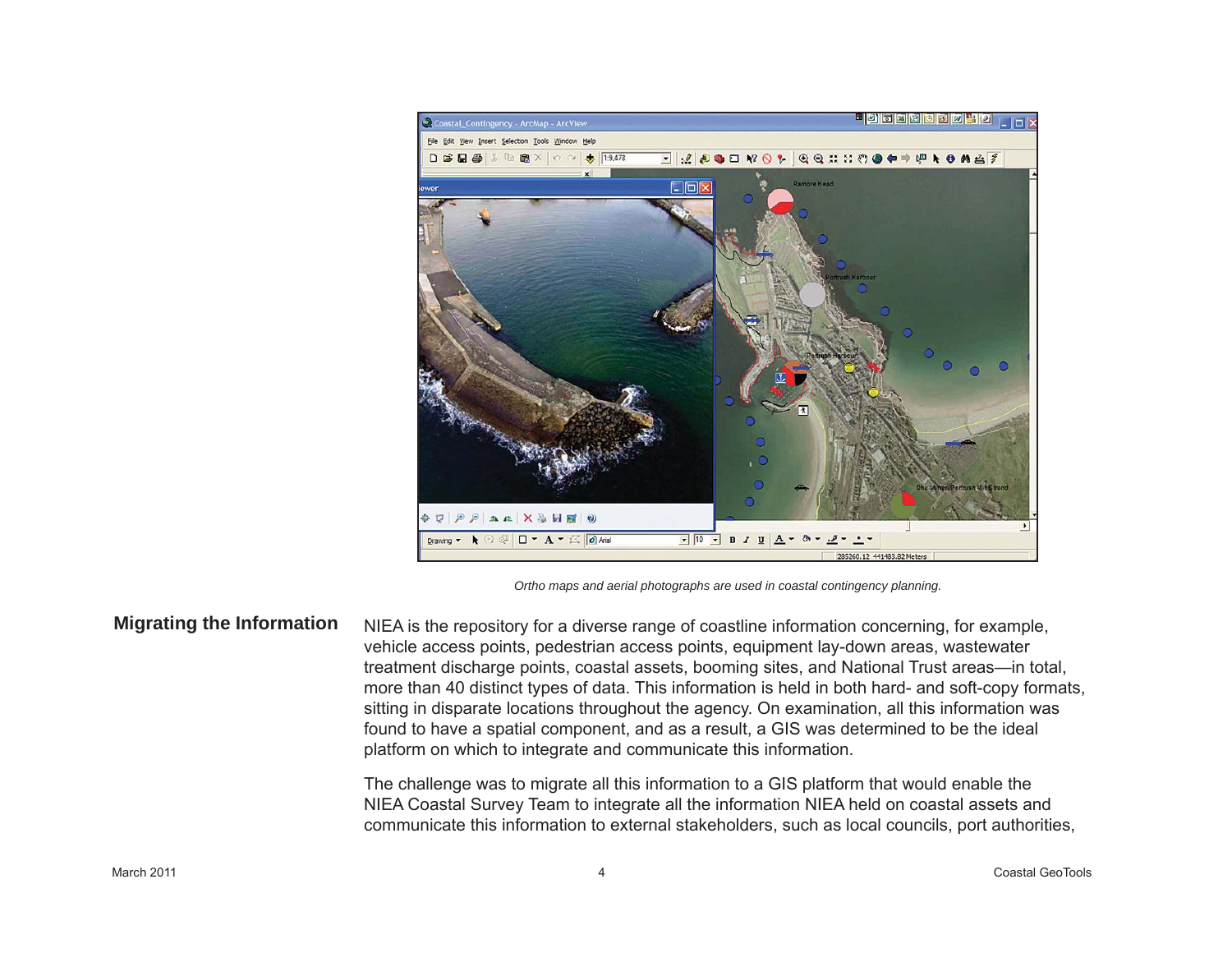other government bodies, cleanup contractors, and waste management companies, which also play their part in the response to a large incident.

Conor Symington, EROCIPS and coastal contingency planning officer at NIEA, comments, "In 2002, I was tasked with compiling the data required to populate the data directory component of a coastal contingency plan for Northern Ireland. I spent the next 18 months or so out on the coastline carrying out surveys of all aspects of the physical coastal environment and liaising with a large variety of external and departmental agencies in order to draw together all the requisite datasets. My thinking at all times was toward producing a GIS-enabled set of layers and maps of all the data so that responders during a major coastal pollution incident (e.g., from a shipping casualty) would have at their fingertips all the necessary data and tools to mount a timely, effective, and appropriate response to the incident facing them."

### **Building on the Enterprise Environment**

After examining the technology options, ESRI Ireland, Esri's distributor in Ireland, was engaged to advise and assist NIEA in building a GIS platform to meet its needs under the EROCIPS project. To meet the objectives of the agency, ESRI Ireland carried out a requirements analysis that considered

- The nature of existing datasets and their readiness for inclusion in GIS
- How to collect new information and collate it for ultimate use within GIS
- $\blacksquare$  How to synchronize and share information of common interest to multiple business units within the agency
- The technical specification of a GIS hardware and software platform that could store, integrate, analyze, and communicate this data

Following the requirements analysis, a decision was made to build on the enterprise GIS environment already implemented within NIEA. This solution is based on the ArcGIS9 technology suite and utilized ArcGIS Server for the management, visualization, and dissemination of spatial data. ArcGIS Desktop (ArcEditor) clients are used for desktop visualization, analysis, and data capture.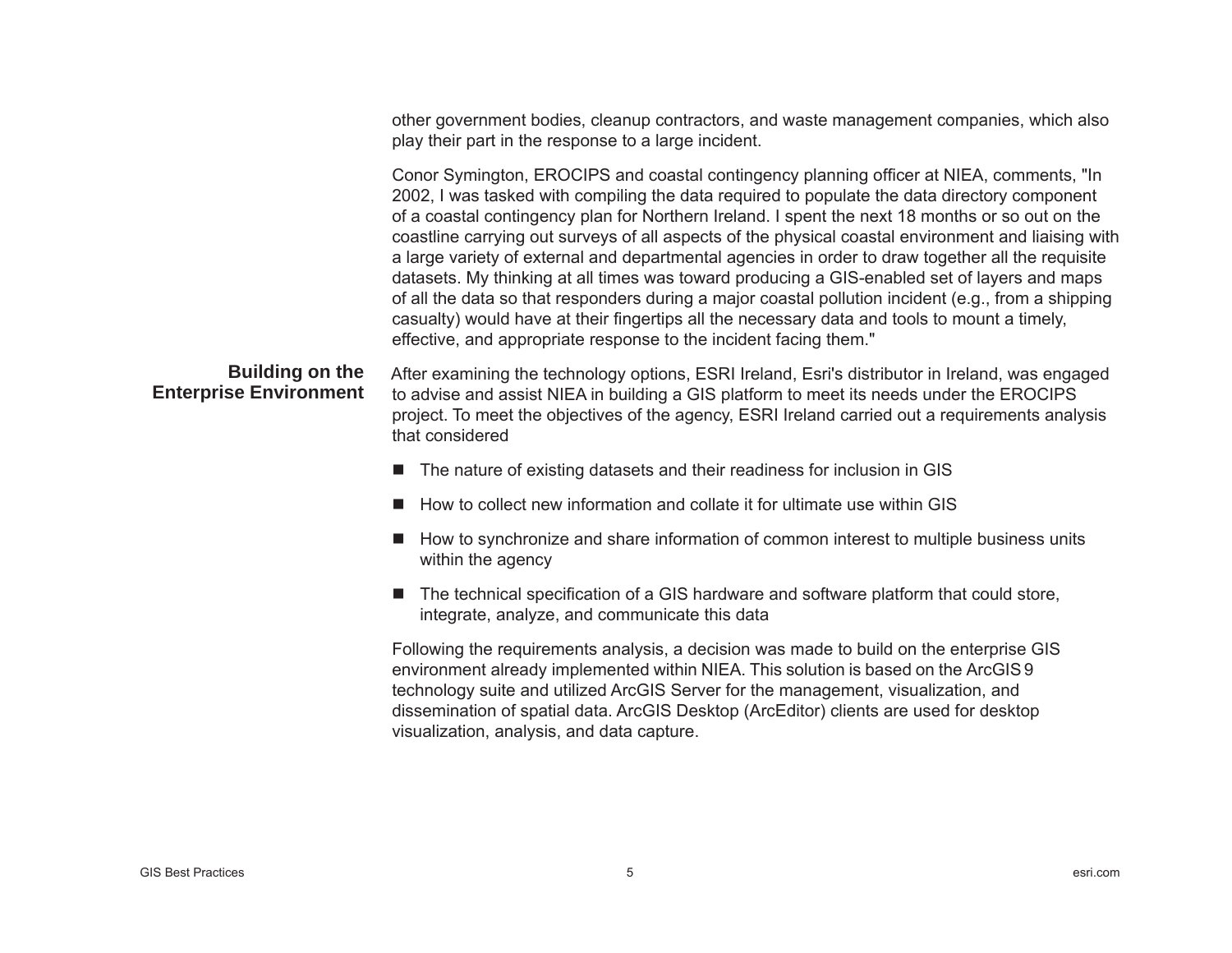### **Accessing and Visualizing Mapping**

The solution was delivered through the development of an online spatial data catalog served from ArcGIS Server. Using ArcGIS Desktop, agency users can now access and visualize all basemapping from Ordnance Survey Northern Ireland—including all large-scale mapping and aerial photography—in conjunction with the NIEA Coastal Survey Team's own business layers that include hyperlinks to additional nonspatial data.

Rapid response is key to the effective management of any pollution incident. With the simple click of a mouse on a digital map, the agency's incident managers can now access all relevant information such as the harbor booming plans for Belfast Lough, where booms would be erected in the event of a disaster; groundlevel photographs; additional aerial perspective photography (taken at oblique angles by coastal marine helicopters); and various vector datasets. Access to hyperlinked photographs of harbor piers, beach entrances, slipways, and other coastal assets will allow the Coastal Survey Team



*Aerial photography taken from an oblique angle.* 

to ascertain the likely specifics of deploying beach cleaning equipment at the best possible vantage points.

Although pollution incidents cannot be readily predicted, contingency planning is undertaken by the agency. This is where the analytic capability of ArcGIS has been particularly valuable. The system has been used to create charts and graphs showing the characteristics of the Northern Ireland coastline section by section. Users are able to view shoreline substrate types and, as a result, determine the type of cleanup response required for that particular substrate type. This allows the agency to predetermine likely appropriate responses to various incident types, thereby feeding into the rapid response at the time of an incident.

#### **A Model of Data Management**

The enterprise GIS environment has enabled the Coastal Survey Team to represent more than 40 layers of data spatially; see spatial patterns emerge; make informed decisions in planning response to minor and major shipping incidents, such as ship spillages; and visualize ship accident "black spots" and ship traffic density of the Northern Ireland coastline.

"The outcome has been extremely useful," remarks Symington. "The user-friendly desktop data management and planning tool has been as good as, if not better than, we had originally hoped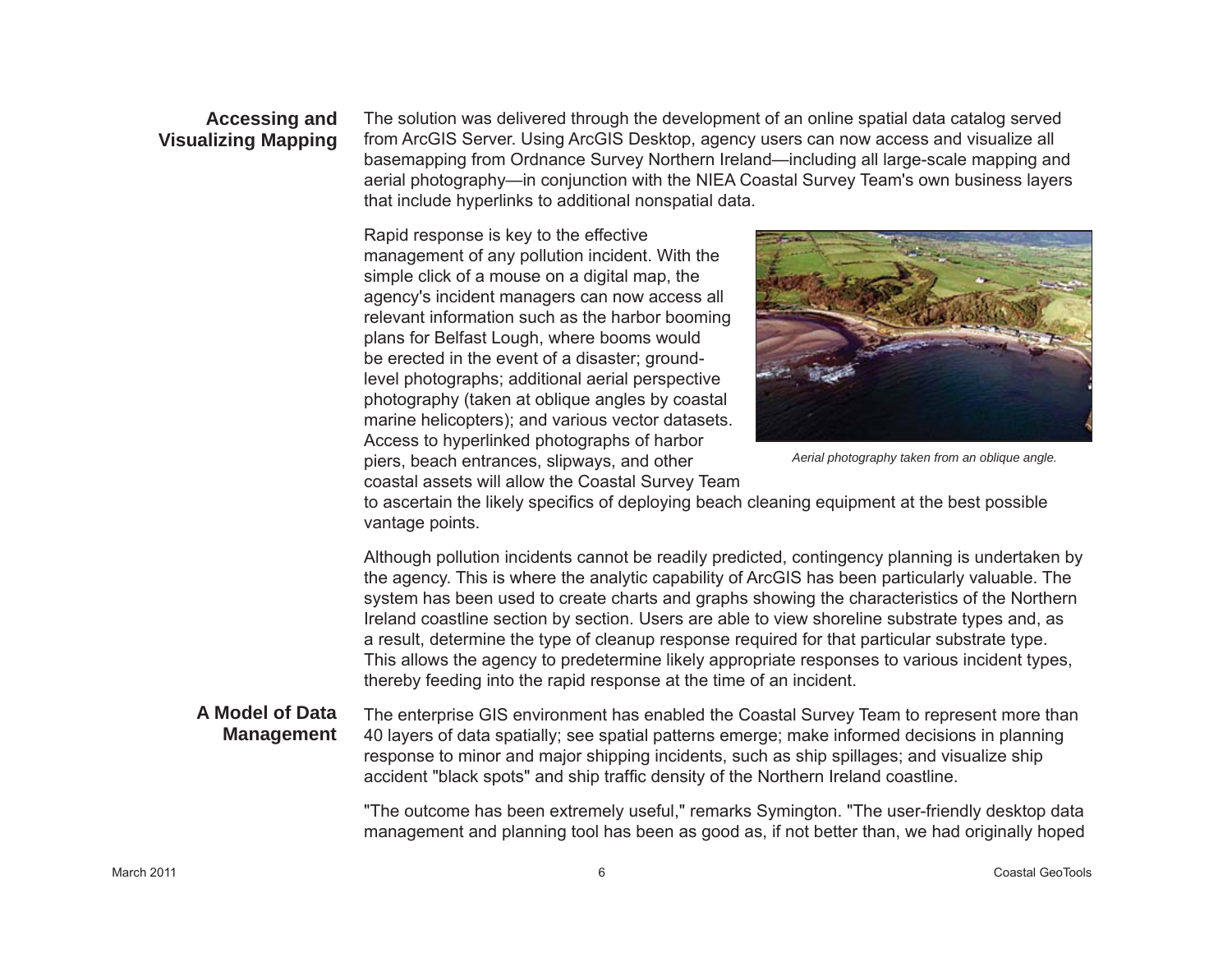for prior to the project completion. One of the most pleasing aspects of the finished tool is that it has an in-built versatility, because not only is it loaded onto the enterprise server within NIEA and therefore can be shared across the agency, but it also has offline capabilities, meaning that the datasets and tools can be utilized in the field using a notebook PC and an external hard disk drive, without being connected to the NIEA network. Other teams have expressed an interest in following our model."

For more information, visit www.erocips.org. **More Information**

(Reprinted from the Summer 2009 issue of *ArcNews* magazine)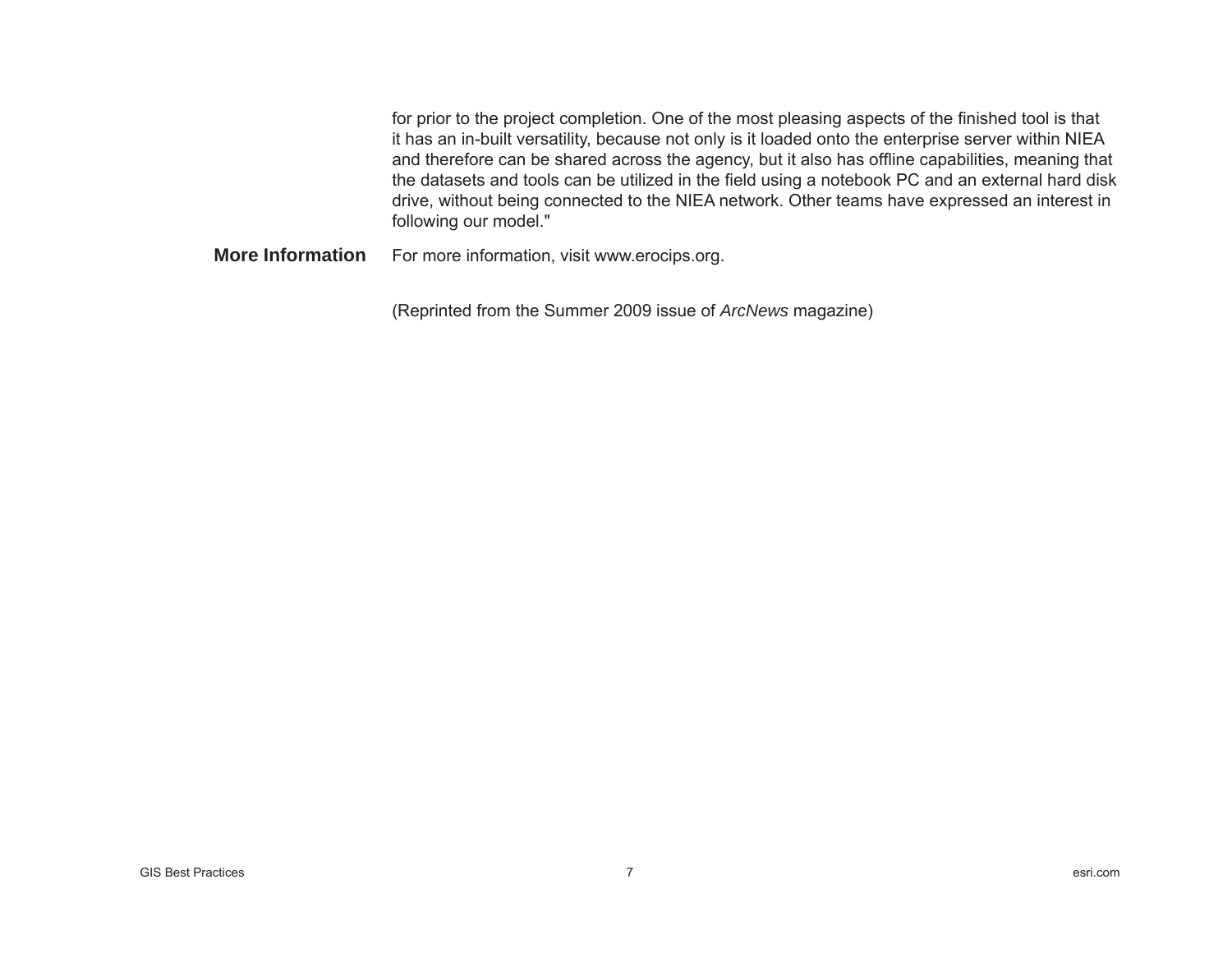## **Mapping the Ayles Ice Shelf Break**

### *GIS Tracks 33-Square-Mile Ice Island in the Arctic*

- Г Volume of ice loss calculated with GIS. **Highlights**
	- **College** ArcInfo helps visualize causes of the break.
	- Г Unique "microbial mat" habitat also analyzed.



*Ayles ice island, delineated by a red polygon, broke from Ellesmere Island (outlined in blue) on August 13, 2005. The RADARSAT background images were processed by the Alaska Satellite Facility at the University of Alaska in Fairbanks.*

It was the Arctic ice shelf collapse heard around the world: this past New Year's weekend, the BBC, the Canadian Broadcasting Corporation, CNN, the *New York Times*, and other media organizations broke the story that the ancient Ayles Ice Shelf in Canada had cracked from its mooring in an Ellesmere Island fjord and floated into the Arctic Ocean.

The ice shelf calving was discovered by Laurie Weir of the Canadian Ice Service in September 2005 while she was comparing satellite images of the ice shelves. She contacted Luke Copland from the Laboratory for Cryospheric Research at the University of Ottawa in Canada, who launched a scientific investigation into what occurred. Though the news spread in some scientific circles and was reported at a conference, journalists did not catch word of the story for 15 months.

With the possible culprit being global warming, all eyes turned north, where the newly formed ice island sits safely—so far—in sea ice about 10 miles off Ellesmere. "Right now it's frozen in off the coast," says Derek Mueller, a geographer and postdoctoral researcher at the Geophysical Institute University of Alaska Fairbanks, who helped to investigate and write a paper about what happened to the 33-square-mile Ayles Ice Shelf.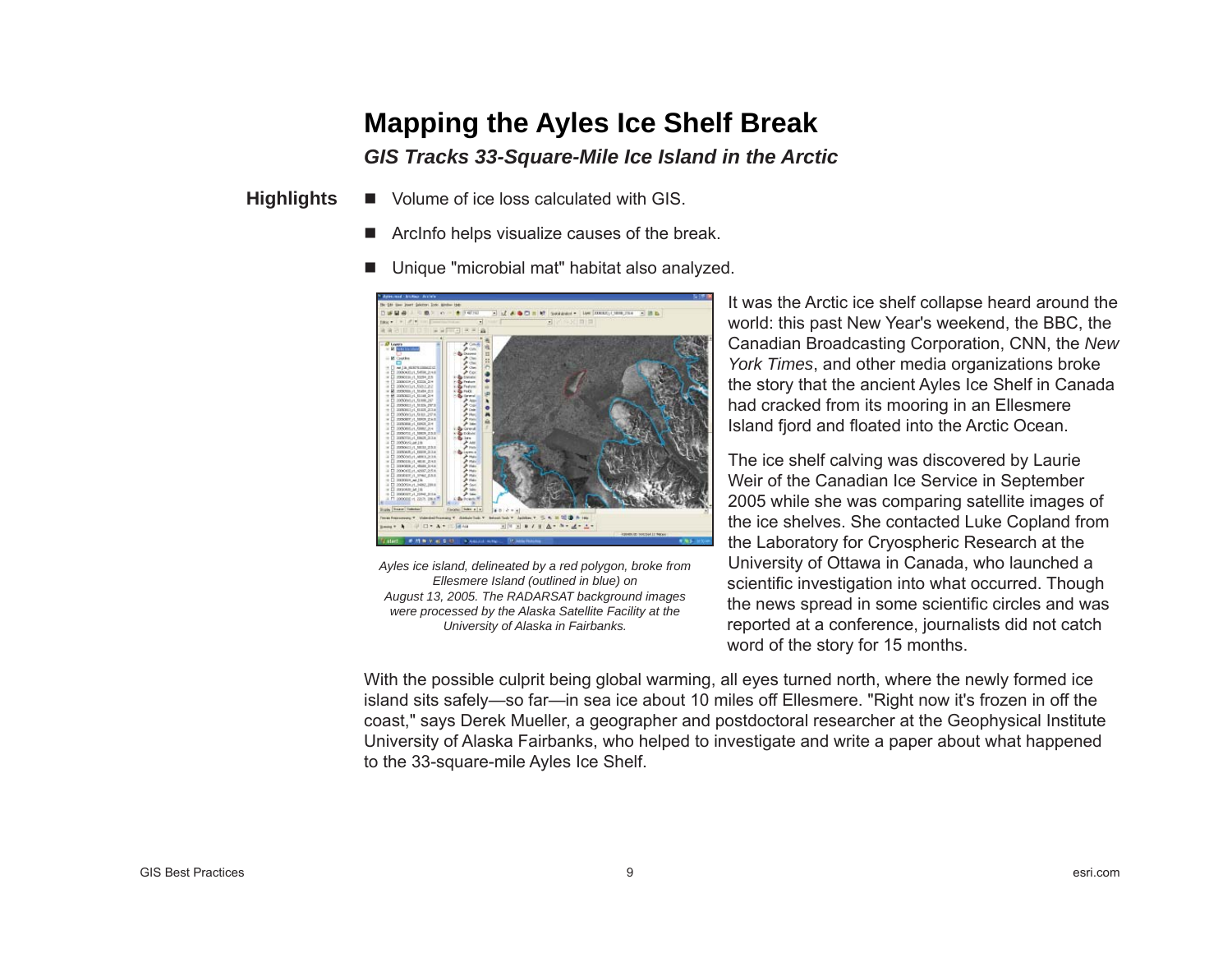Though the ice island has only traveled a short way since the August 13, 2005, incident and there's no obvious current danger to ships or oil drilling platforms, the chance of trouble ahead exists, Mueller says. "It could break away at any time and float further down to the south, and it would likely start breaking up as it floats," he states. "These ice islands will be tracked by the Canadian Ice Service so that ships will be warned," adding that the possibility exists, though slim near term, that the ice island could drift down toward the coast of Alaska with the Beaufort Gyre current and into shipping lanes and toward oil drilling operations. "Worst-case scenario, if it did hit one of the oil drilling platforms, it could cause a lot of damage," Mueller adds. Though not enough evidence exists to blame global warming for the collapse of the Ayles Ice Shelf, Mueller says that what occurred is consistent with other signs of climate change in the Arctic. "Taken together, all of these signs are worrisome," he says. Having studied the ecosystems on the Ellesmere Island ice shelves as part of his Ph.D. research in biology, Mueller was invited to help investigate the Ayles Ice Shelf breakup and contribute to a paper the researchers were writing about the calving. In his work, through the university's Esri campuswide site license, Mueller used ArcInfo software to create a map that helped researchers visualize the chain of events and learn how much ice was lost from the fjord on the north end of Ellesmere Island."The break was visible, but what we wanted to know was, What was the size of the ice island when it broke away?" Mueller says, adding that mapping and analysis showed it shrank from **Sizing Up the Ayles Ice Shelf**

about 41 square miles to 33 square miles. "Aside from the loss of the Ayles Ice Shelf, 20 percent of the nearby Petersen ice shelf was also lost just after August 13, 2005. And some multiyear landfast sea ice (MLSI) that had been there since the 1940s was lost from Yelverton Bay to the west of Ayles Fjord."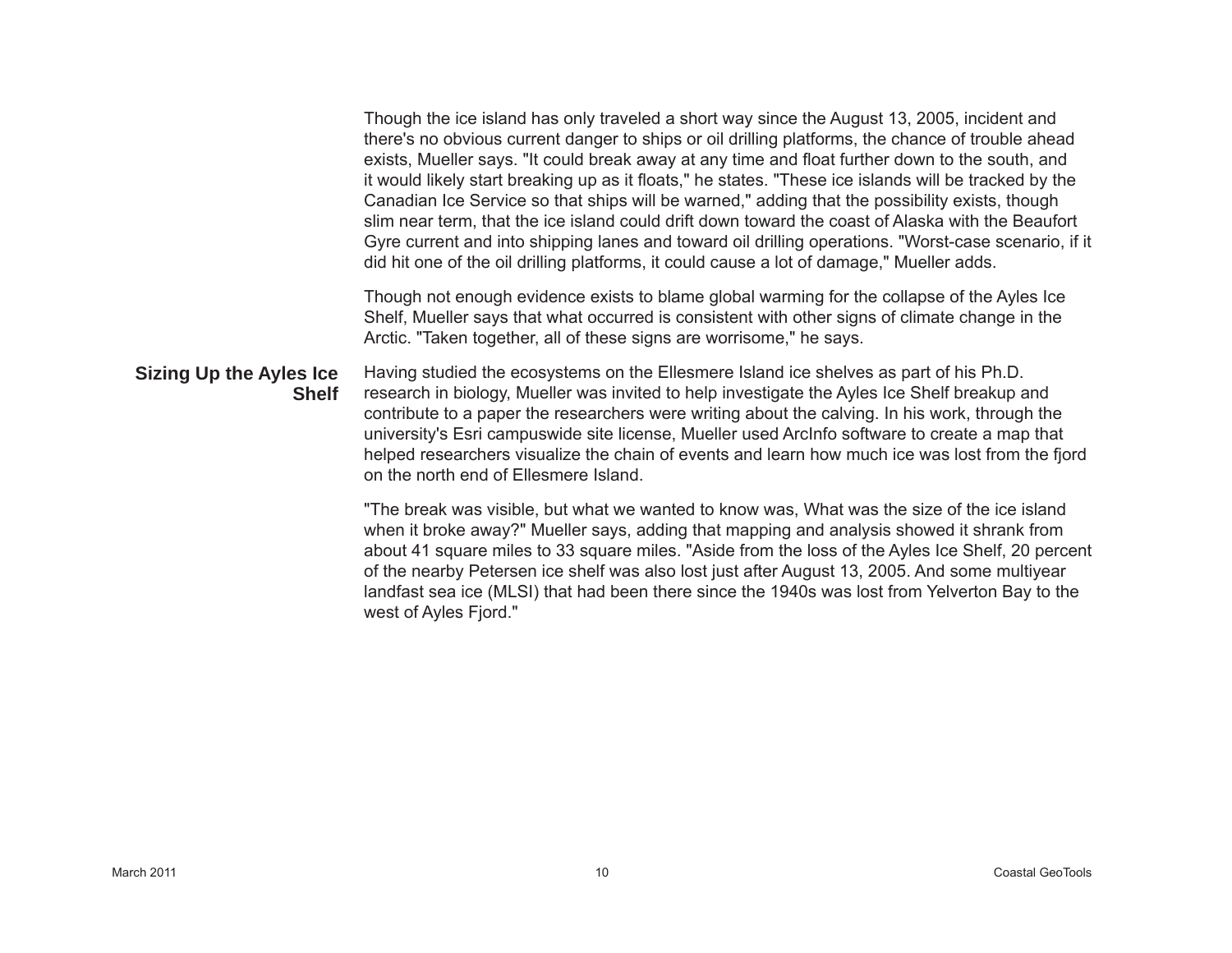

*Eric Bottos from McGill University, Derek Mueller from the Geophysical Institute at the University of Alaska, and Alexandra Pontefract from McMaster University sample microbial mats on the Markham Ice Shelf (August 2005).* (Photo courtesy of Denis Serrazin)

After georeferencing and projecting RADARSAT images (provided to the Alaska Satellite Facility by the Canadian Space Agency and its private partners) before and after the ice shelf breakup, Mueller imported the geographic TIFF (GeoTIFF) format into ArcInfo. With vector layers, such as coastline contour lines, from the Canadian government laid down, he traced polygons over the top of the RADARSAT images of the ice shelf taken at different times.

"Using GIS, I put down several images that I could flick back and forth showing where the ice was before any of the activity, calculated the square kilometers—the area of that polygon—then looked again and saw where ice wasn't located," he says. "Then we could essentially calculate the ice loss," which was about 54 square miles, according to Mueller.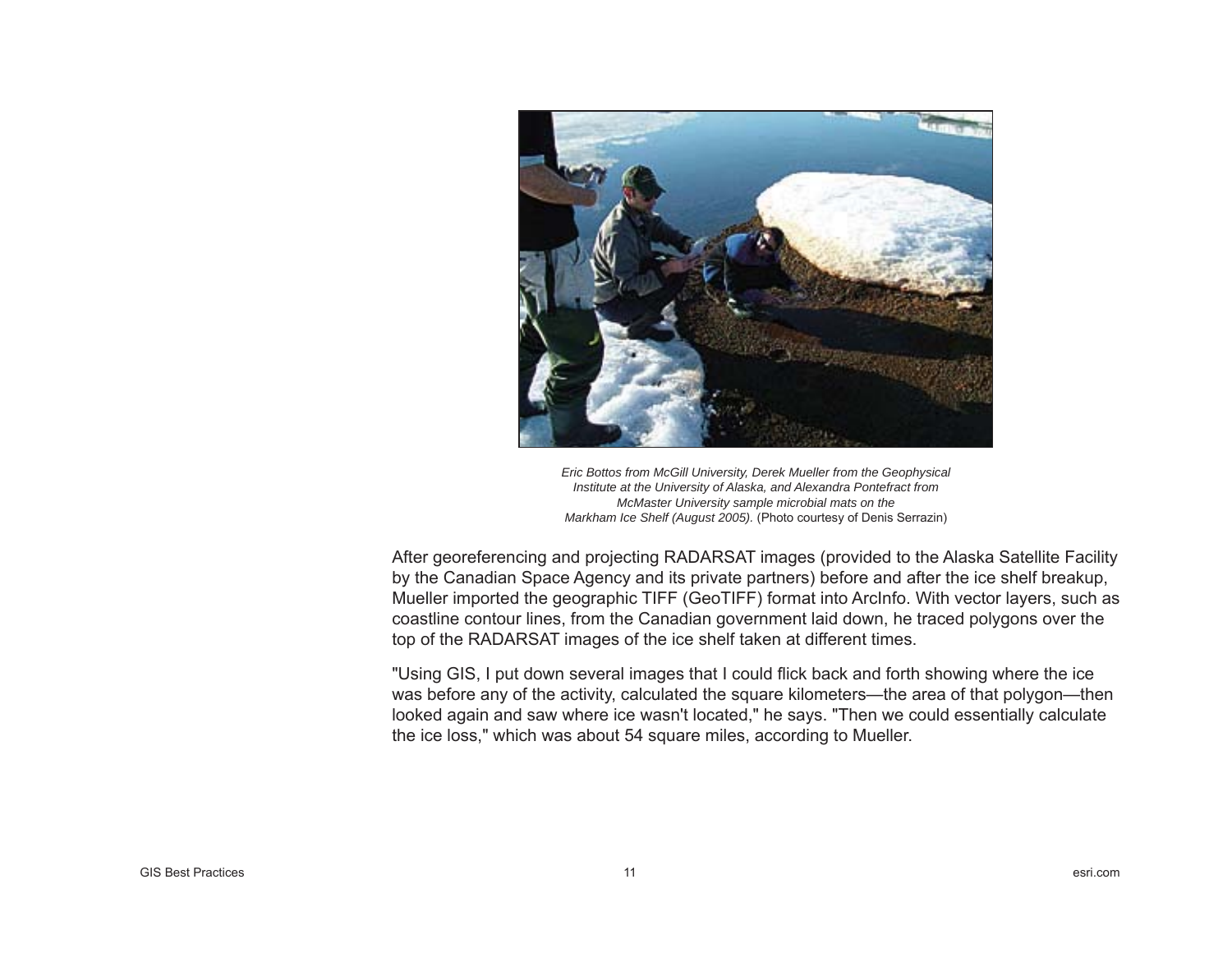

*A Moderate Resolution Imaging Spectroradiometer (MODIS) image of the Ayles Ice Shelf breaking away from Ellesmere Island (August 13, 2005, at 20:45 Coordinated Universal Time (UTC).* (Image courtesy of NASA.)

"GIS also helps interpret satellite images," Mueller states. "What is good about that method is you can keep those polygons and flick the image to another time. Sort of like a time machine, you can flick backward in time and forward in time and watch for changes. And if you have a polygon or a vector overlay in ArcInfo, then you can look for your border underneath and, if it alters over time, you know you've got a change."

In studying the Ayles Ice Shelf breakup, the researchers found that factors in addition to possible long-term climate changes likely contributed to the calving.

Marine scientists are still trying to understand exactly how the ocean modulates Earth's climate, and conversely how climate change affects ocean circulation, the distribution of heat, marine ecosystems, sea level rise, how changes in ocean temperature and CO<sub>2</sub> concentration will affect the rate of ocean

acidification, and so forth. A huge question is, How do we predict the outcomes and impact of climate change, then adapt and mitigate accordingly?

GIS is a key technology for visualizing sea level rise scenarios and potential impacts (e.g., sites of potential flooding, coastal erosion, bluff failure, adequate presence of dikes or levees, impacts on wetlands) and for analyzing how sea level rise may increase the frequency of tidal floods.

In addition to GIS tools, there are also many GIS-based portals that are helping meet the climate change challenge. One example is a coastal Web atlas, which organizes and coordinates interactive Web mapping, premade digital maps, GIS datasets, and remotely sensed imagery, often with supplementary GIS decision support tools, tables, photography, and other kinds of information, all through a single Web portal. As such, many of these atlases play an important role in informing regional decision and policy making across several themes,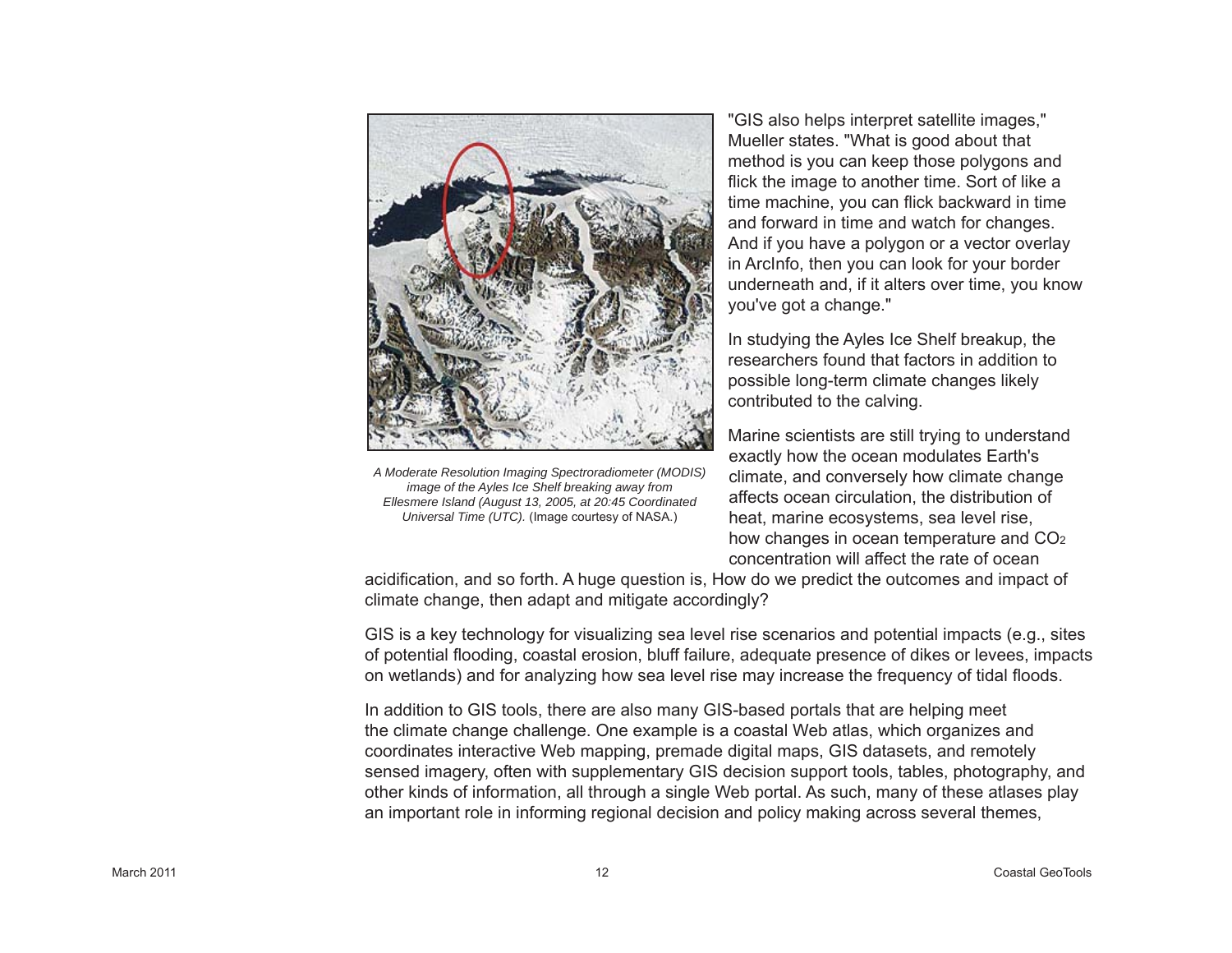In addition to higher-than-usual temperatures that summer, Ellesmere Island was struck by strong winds, according to Mueller. "A lot of the multivear landfast sea ice broke away from the shore from the front of the Ayles Ice Shelf—and a lot of the sea ice was pushed away as well," he says. "That was caused by very strong winds pushing offshore and alongshore. Those winds pushed away the sea ice, and that allowed the ice shelf itself the freedom to move away."



*The Ward Hunt Ice Shelf showing different ice types (blue and red tints) and sites where microbial mats were sampled (red dots). The RADARSAT-1 background image was processed by the Alaska Satellite Facility at the University of Alaska Fairbanks.*

"I was interested in looking at cold-tolerant organisms in ecosystems that are ice dependent," he says, adding that "microbial mats composed of algae, microinvertebrates, and bacteria are commonly found on the surface of Arctic ice shelves. The ice shelves are a unique habitat for microbial mats, which can perhaps provide some clues as to what types of life existed when the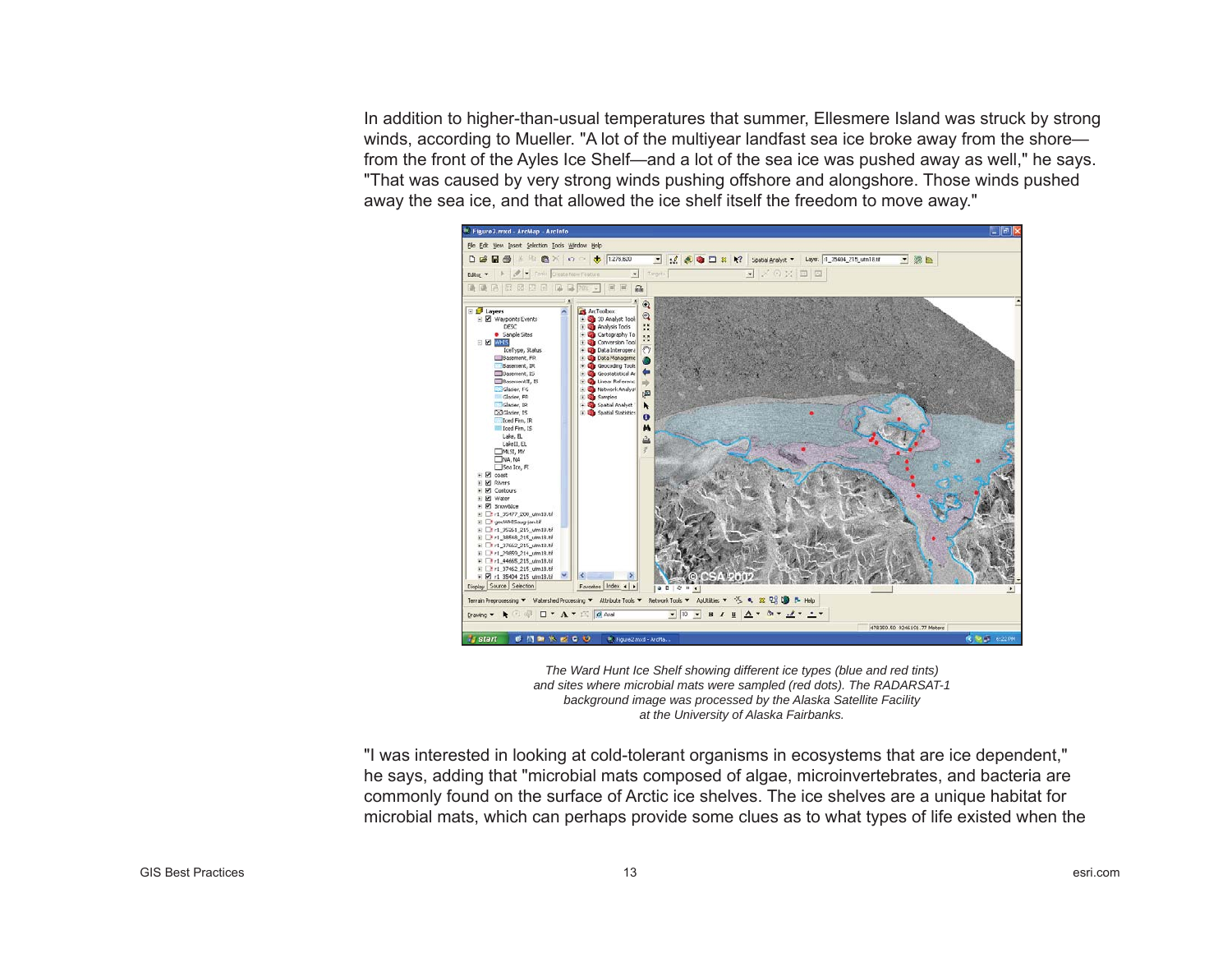planet was younger and how that life evolved."

In ArcInfo, he mapped the ice types, such as the marine "basement" ice and the meteoric or atmospheric iced firn, and also noted the sites where he took samples of microbial mats. Mueller will use that map to refer to as he continues studying the changes in the Arctic ice shelves in the years ahead.

"I'm looking for baseline information on the cryosphere—the cold parts of the earth—to look for changes due to climate warming." He adds. "Ice shelves may be a valuable indicator of climate change. When the ice shelves disintegrate, it represents a loss of habitat." He is concerned that the ice shelves may completely break up within his lifetime based on predicted warming of the Arctic.

"Working to preserve habitats and biodiversity is important," Mueller concludes. "These ice shelves may harbor some cold-adapted organisms that could be interesting for biotechnology. Or you might simply value the habitats that we are losing from our landscape."

(Reprinted from the Spring 2007 issue of *ArcNews* magazine)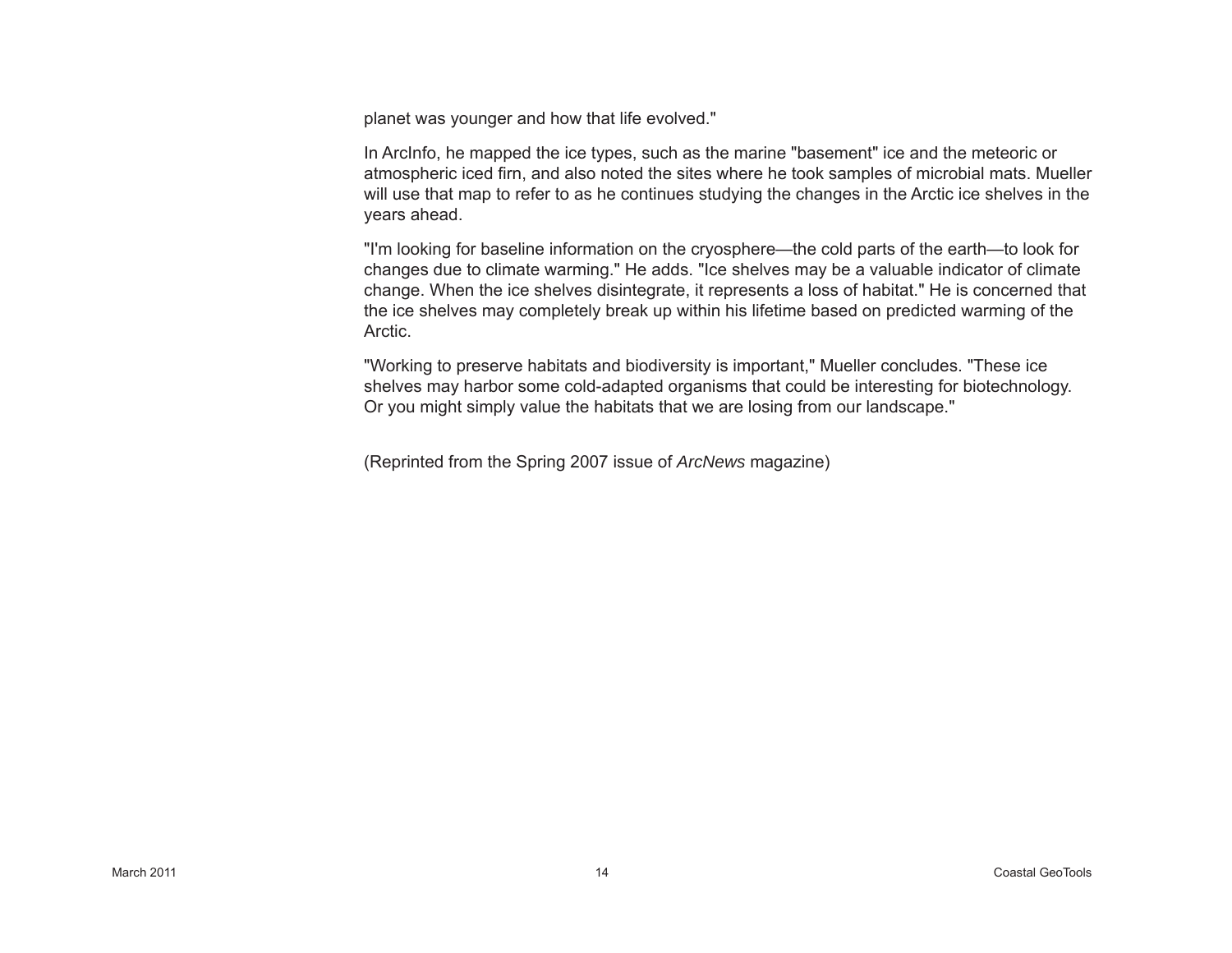### **There Is Still Much We Don't Know about the Ocean**

"Put into a larger context, more than 1,500 people have climbed Mount Everest, more than 300 have journeyed into space, and 12 have walked on the moon, but only 5 percent of the ocean floor has been investigated and only 2 people have descended and returned in a single dive to the deepest part of the ocean. On the other hand, no part of the ocean remains unaffected by human activities, such as climate change, eutrophication, fi shing, habitat destruction, hypoxia, pollution, and species introductions. Therefore, the scienti fi c study of the ocean should be an international priority."

―Valdes, L., L. Fonseca, and K. Tedesco, 2010. "Looking into the future of ocean sciences: An IOC perspective." *Oceanography*, 23(3): 160–175.

How can we understand and mitigate the impacts of climate change, clean up oil spills, protect species, sustain fisheries, and so forth, if we still have not explored and fully understood the deepwater column and the ocean floor? The 2010 Gulf of Mexico oil spill has shown us how much ocean exploration is needed, especially in acknowledging that there was indeed an underwater plume of oil and how to track and understand its impacts.

The application of remote-sensing techniques *in* and *on* the ocean will make further exploration possible. Examples of remote sensing *in* the ocean include towed acoustic sensors, vertical line arrays, omnidirectional acoustic sensors that can sense in all directions with one acoustic ping, multibeam sonars on ships, and upward-looking sonars towed under ice. In the water column, as well as on the ocean bottom, there will continue to be small autonomous underwater vehicles (AUVs), larger remotely operated vehicles (ROVs), and still larger human-occupied vehicles(HOVs, aka submersibles), all with the ability to georeference observations and samples for many geospatial applications.

—Dawn Wright

(Reprinted from *GIS for the Oceans*, Esri Best Practices series, January 2011)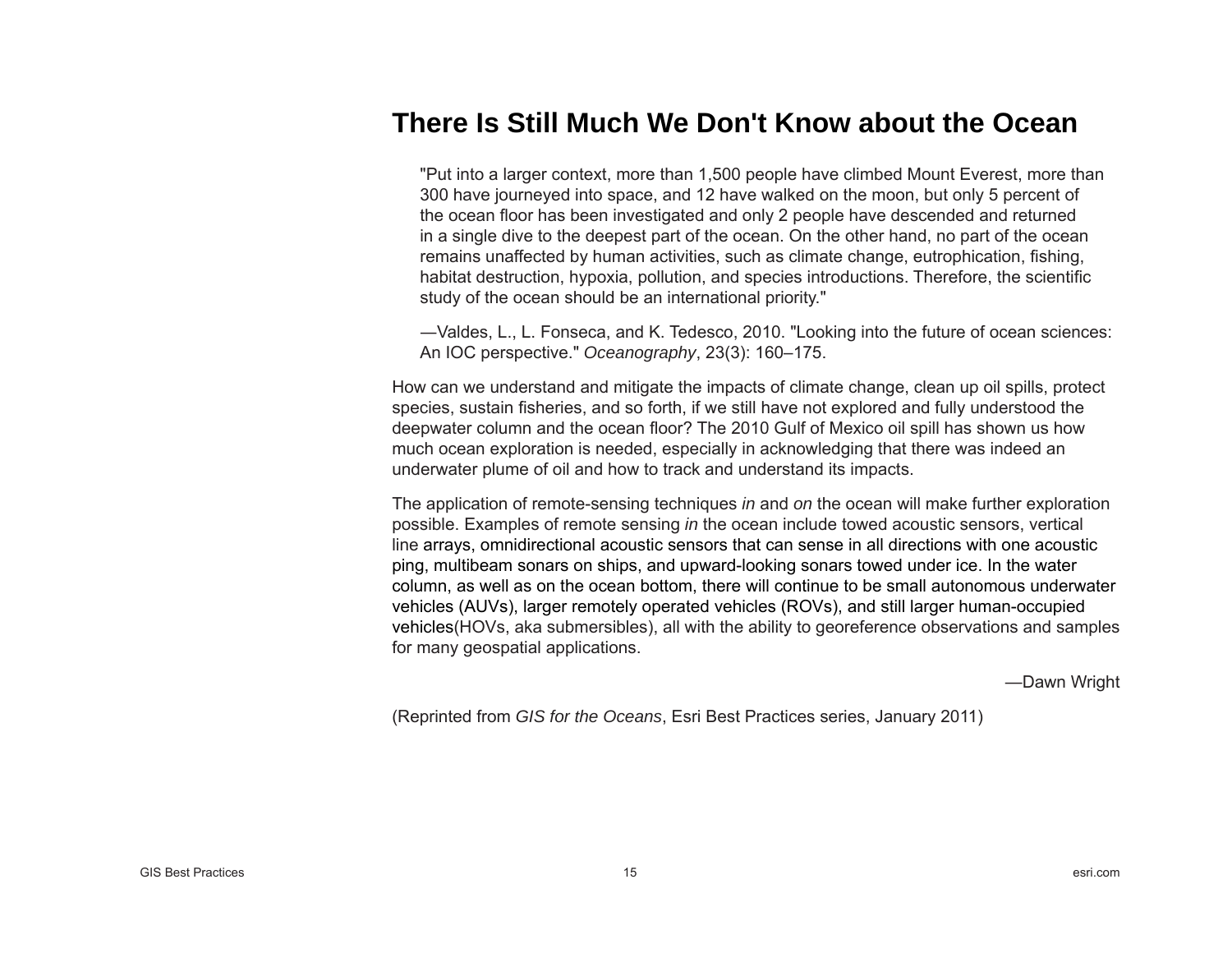## **Oceans Are Key to Earth's Climate**

Marine scientists are still trying to understand exactly how the ocean modulates Earth's climate, and conversely how climate change affects ocean circulation, the distribution of heat, marine ecosystems, sea level rise, how changes in ocean temperature and CO2 concentration will affect the rate of ocean acidification, and so forth. A huge question is, How do we predict the outcomes and impact of climate change, then adapt and mitigate accordingly?

GIS is a key technology for visualizing sea level rise scenarios and potential impacts (e.g., sites of potential fl ooding, coastal erosion, bluff failure, adequate presence of dikes or levees, impacts on wetlands) and for analyzing how sea level rise may increase the frequency of tidal floods.

In addition to GIS tools, there are also many GIS-based portals that are helping meet the climate change challenge. One example is a coastal Web atlas, which organizes and coordinates interactive Web mapping, premade digital maps, GIS datasets, and remotely sensed imagery, often with supplementary GIS decision support tools, tables, photography, and other kinds of information, all through a single Web portal. As such, many of these atlases play an important role in informing regional decision and policy making across several themes, including climate change impacts, marine spatial planning, coastal conservation and protected areas management, and resource availability and extraction.

—Dawn Wright

(Reprinted from *GIS for the Oceans*, Esri Best Practices series, January 2011)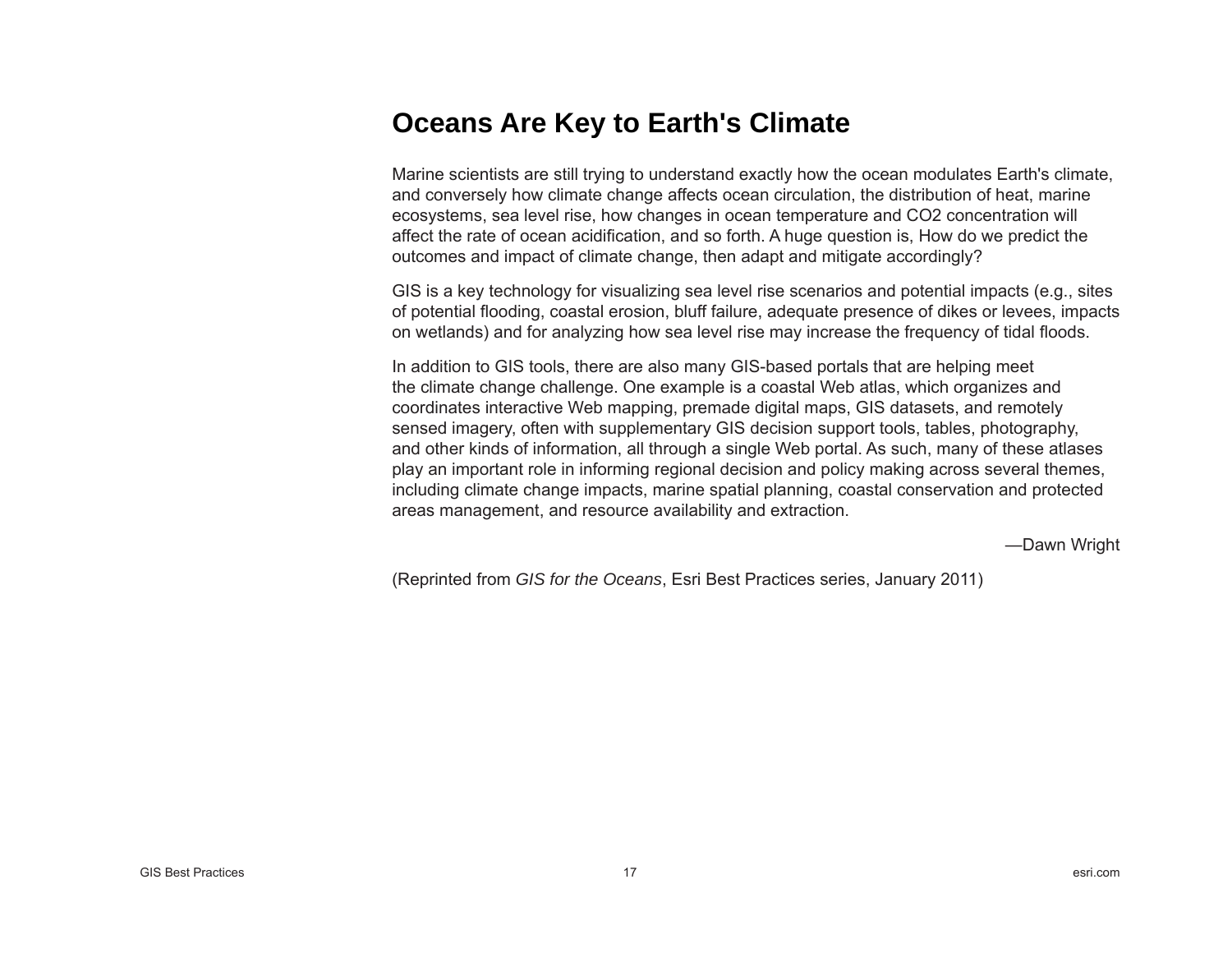## **Autonomous Underwater Vehicle Mission Planning with GIS**

*The U.S. Naval Research Laboratory at Stennis Space Center, Mississippi* 

- NRL creates custom solutions. **Highlights**
	- GIS helps cut through computational complexity and difficult visualization for better decision making.
	- NRL can integrate its existing legacy software with advanced solutions.

Today, there is much concern about human impacts on the environment. Often, however, it's vital to focus on the environment's impact on humans and their activities. When considering the environment's impact, mission planning for underwater vehicles is a complex process. To make realistic predictions of a mission's achievability, one must take into account such factors as bathymetry, currents, water density, waves, boat traffic, and geopolitical boundaries. Distilling this information into a visual process where an operator can rapidly make decisions is a daunting task. The goal of the research described in this article is to make this a simpler, yet more informed, process.

The U.S. Naval Research Laboratory (NRL) at Stennis Space Center, Mississippi, has developed a mission planning and monitoring system prototype that incorporates the impact of the ocean environment on mission performance for underwater vehicles. As with aircraft missions, consideration of the environment is paramount for underwater vehicles, and a flexible, common, standards-based software system is needed.

 One type of underwater vehicle that is managed by this system is called a glider, a type of autonomous underwater vehicle (AUV) that is particularly susceptible to environmental conditions. This vessel does not have any propeller or mechanical propulsion system. Rather, it has a bladder, and the fi lling and emptying of this bladder allows the vehicle to ascend and descend in the water; wings attached to the glider body generate forward motion as the buoyancy is altered. This allows the gliders to expend little energy, and thus the missions they carry out can be extended for months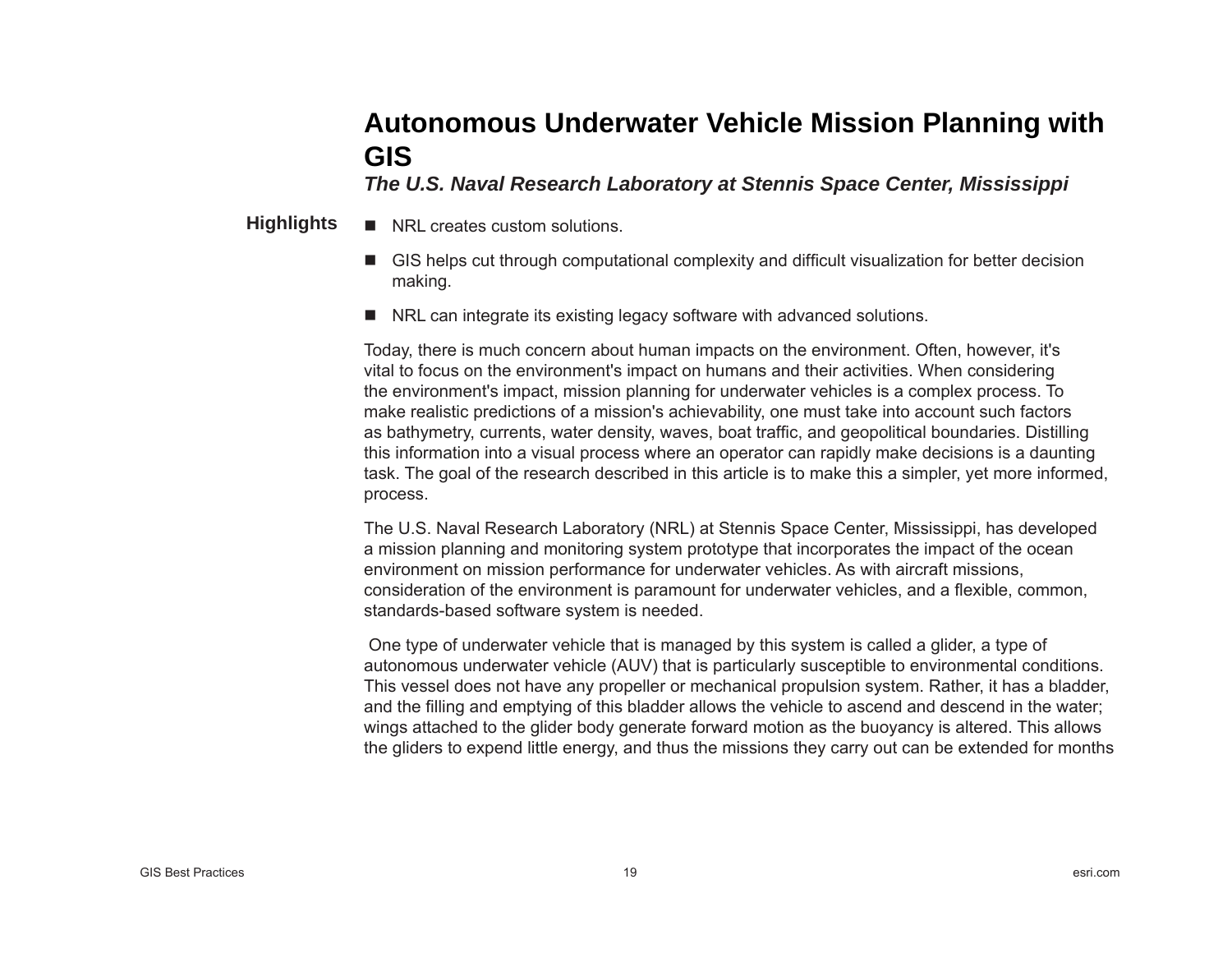over large expanses of the ocean. However, this mode of propulsion realizes speeds of less than a knot, which is less than the ocean current in many areas of interest.

The state of the art in underwater mission planning is typically custom-made, vehicle-speci fi c software systems that marginally incorporate environmental conditions. These packages

are based on different languages and toolsets and typically comply with few, if any, existing standards. For the organization purchasing these systems, this results in independent mission planning and monitoring software for each different type of vehicle and the high life cycle costs that are typically associated with custom software. Economically, it makes sense to move toward a standard commandand-control system.

NRL examined current systems and concluded that mission planning and monitoring are fundamentally exercises in geospatial/temporal decision making. Consequently, the supporting software should be built on a GIS foundation, as opposed to the existing practice of adding ad hoc GIS capabilities to existing custom-made and vehicle-speci fi c command-andcontrol systems. The Commercial Joint Mapping Toolkit (CJMTK), provided by the National Geospatial-Intelligence Agency (NGA), is the U.S. Department of Defense's standard GIS and thus a natural choice for the development of a common mission planning and monitoring system; the foundation of CJMTK is the ArcGIS Engine framework.

By having a system built around CJMTK, NRL's



*Two views of the Slocum Glider autonomous underwater vehicle.*



customers will enjoy signi fi cant cost savings for life cycle maintenance. NRL is realizing signi fi cant development savings due to the extensive functionality already provided, including data ingest and management; coordinate conversions and projections; common symbology; standardized geographic user interfaces (GUI); and multilayer operations, control, and visualization.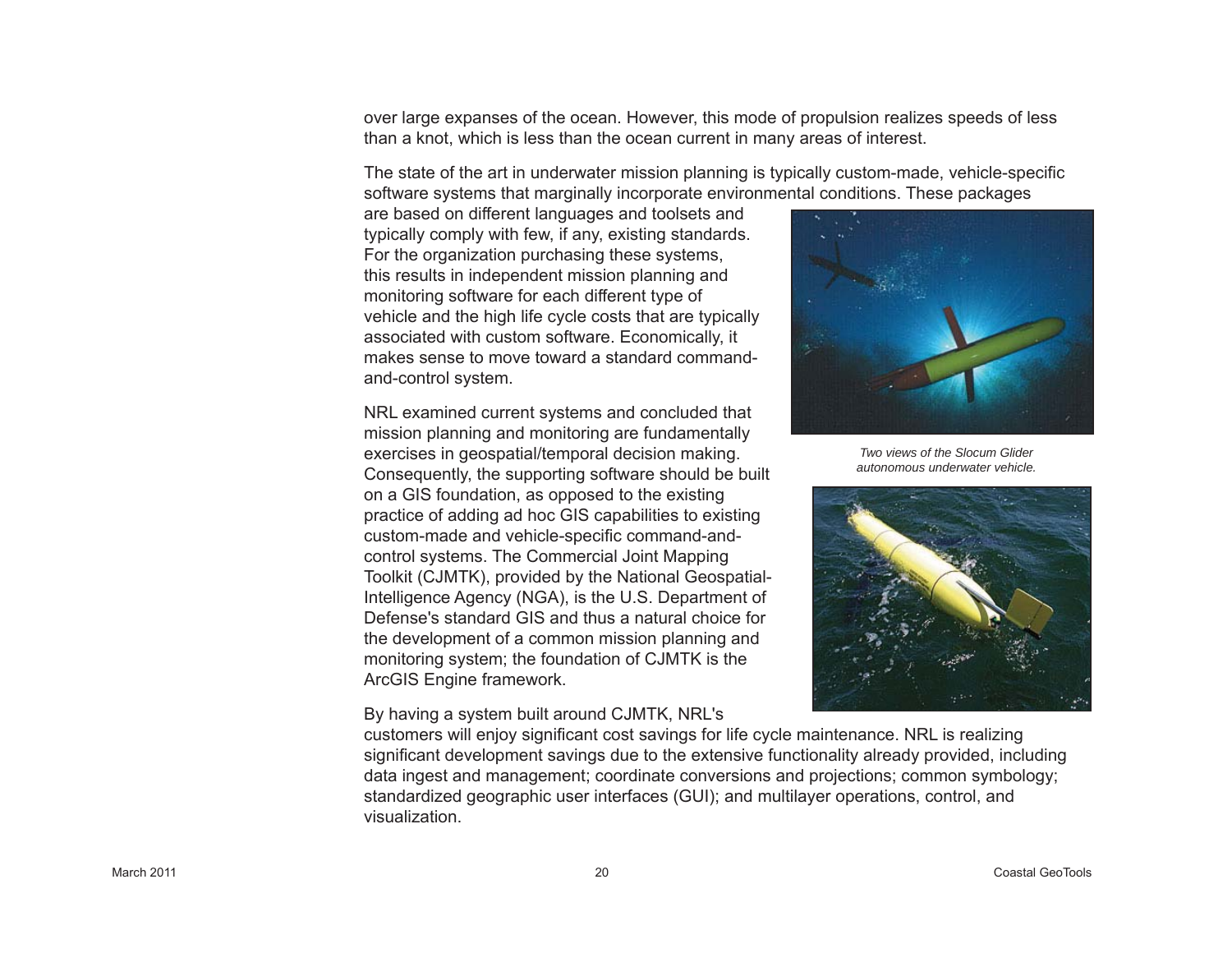

*Because mission planning and monitoring are fundamentally exercises in geospatial/temporal decision making, the supporting software is built upon a GIS foundation. Top: The numeric value of the current magnitude (loaded as a layer) is under the green dot. Bottom: Loading bathymetry.* 

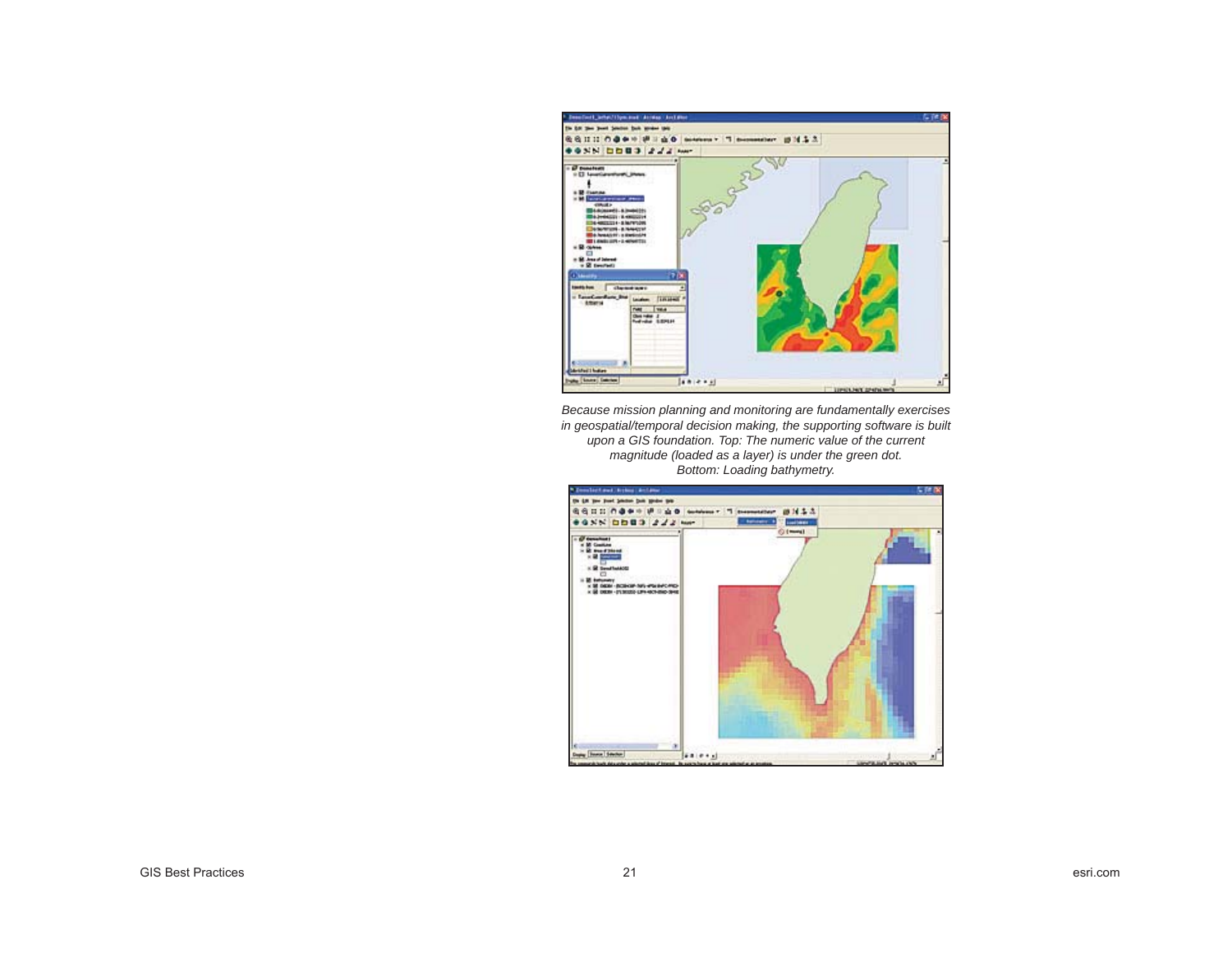Most of NRL's development has been in the .NET environment using the C# language to interact with the ArcGIS Engine object framework, creating custom solutions. This is being done by making use of the geodatabase, ArcGIS Spatial Analyst, ModelBuilder, and geoprocessing tools to create, store, and perform analysis and comparisons on both raster and feature datasets.

As mentioned, the task of underwater mission planning is complicated. During a mission, one is dealing with navigating a vessel in a three-dimensional volume and factoring in time-variable conditions, such as current, vehicle energy state, and ocean-sampling goals. Consequently, the decision space is represented by a three-dimensional volume over time (thus 4D), with N constraints: a 4D x N decision problem. All of this creates significant computational complexity and a very difficult visualization process for decision making.

Because NRL is trying to facilitate rapid decision making, it is not necessarily interested in displaying every parameter to the decision maker. For example, salinity and pressure to establish water density, current intensity, and current direction are used to determine what areas are navigable for the vessel. NRL, however, only wants to display the impact this data has on a proposed mission, so it has devised a method using a familiar icon, which it calls Traffic Light Analysis (TLA), for this process. With TLA, NRL takes all the data it has and, using user-specified constraints on that data, computes what volumes in the 4D mission area are within those constraints (i.e., navigable for the vessel). Rather than displaying multicolored, multidimensional, time-variant figures to the user, the system simply displays a two- or threedimensional volume. This volume is divided into "go" and "no go" sectors.

Further, by compressing the time variable, NRL is able to significantly flatten the decision space and reduce the data size by a factor of 1,000. With the resulting TLA, if a decision maker can visualize a clear path area through the mission space volume, then a path can be constructed for the vessel with a reasonable expectation of mission success. However, if there is no way to get from point A to point B in this collapsed volume, NRL must factor time into the planning equation. This results in a slightly more complicated visualization problem for the operator, as some volumes may be navigable at certain points in time and nonnavigable at others. Still, NRL has reduced the original decision space to a much more manageable one that can be easily understood by the mission planner.

Historically, most of the software written to perform these planning functions was written in C for the UNIX operating system. By using the ArcGIS Engine object framework, NRL has been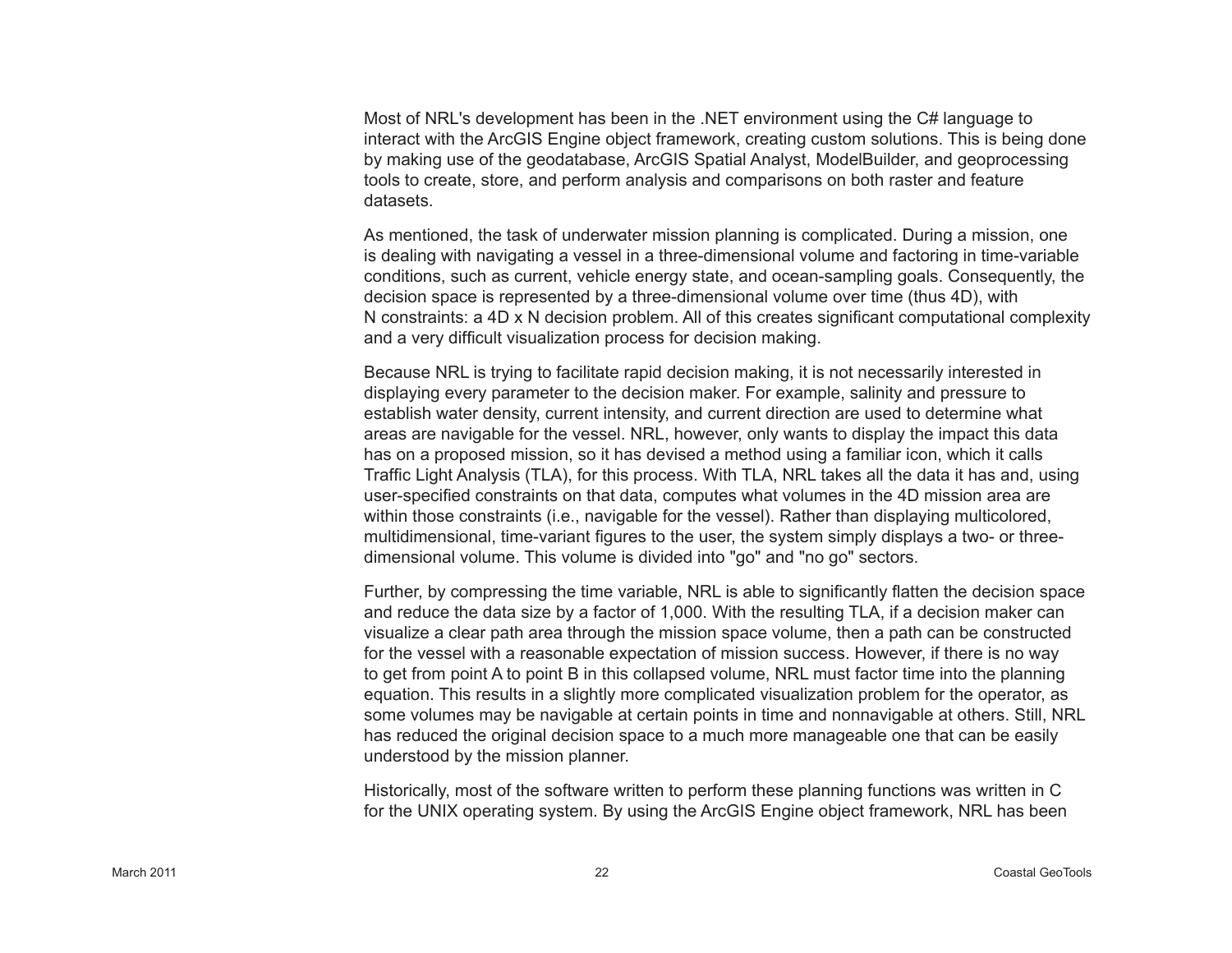able to integrate the existing legacy software as a temporary solution while it develops more advanced, native solutions.

In addition, NRL can also use fuzzy logic to allow it to represent areas of uncertainty. Obviously, some constraints are "hard" constraints, such as the ocean floor and land masses. Currents, either in an awkward direction or at a high velocity, are often considered softer constraints, and fuzzy logic can help NRL represent this.

NRL's initial work has shown that its staff's intuition was correct: building this mission planner on top of CJMTK has allowed NRL to not only share information with colleagues more easily but also create a more intuitive mission planner.

(Reprinted from the Winter 2007/2008 issue of *ArcNews* magazine)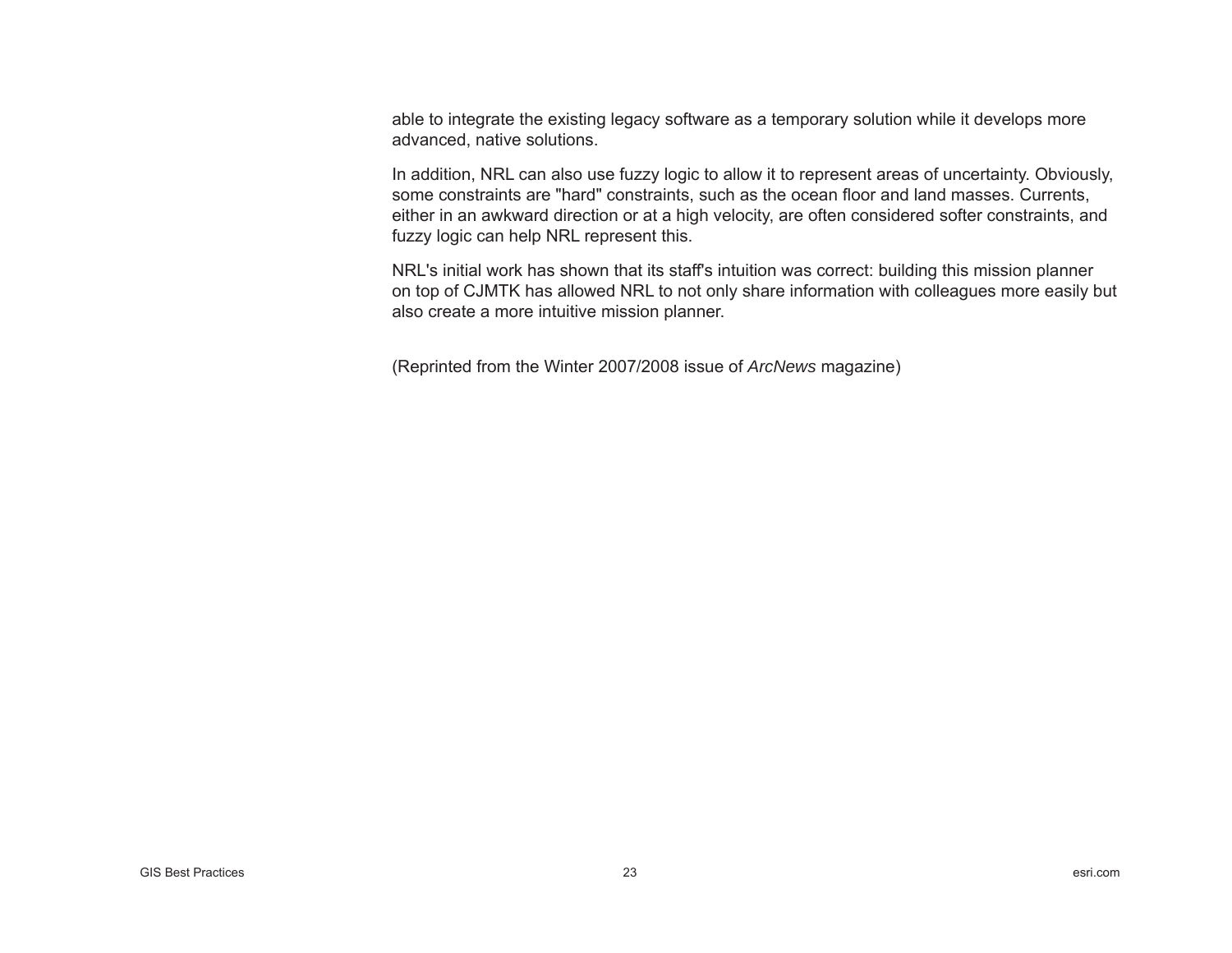## **Contiguous Coastal Mapping Provides Critical Marine Information**

*The Paci fi c Northwest ShoreZone Project Maps 100,000 Kilometers with GIS*

- Datasets and imagery are essential for resource planning. **Highlights**
	- In Alaska, approximately 47,000 kilometers of shoreline are mapped or being mapped.
	- As various pieces of the shoreline are connected, increased opportunities to develop regional models emerge.

Coastal and Ocean Resources Inc. (CORI), based in Sidney, British Columbia, Canada, has been supplying professional consulting services to the geologic and environmental sciences industry since 1987. Its focus is the marine environment from the coastline to the deep sea. Of the many projects this group has undertaken, one of the most significant is the ShoreZone coastal habitat mapping program, which has been widely used in the Paci fi c Northwest over the past 20 years.

The program is a coastal habitat mapping and classification system in which low-altitude georeferenced aerial imagery is collected specifically for the interpretation and integration of geologic and biologic features of the intertidal zone and nearshore environment. The system's datasets and imagery provide a critical backbone for a variety of applications and uses, from resource monitoring, planning, protection, and consumption to hazard mitigation and policy formation. The ShoreZone coastal mapping program has involved a wide-ranging partnership of scientists, GIS specialists, Web specialists, nonprofit organizations, and governmental agencies. CORI has executed most of the field programs, including information management, data processing, and product deliveries, with project partner Archipelago Marine Research Ltd., based in Victoria, British Columbia, Canada.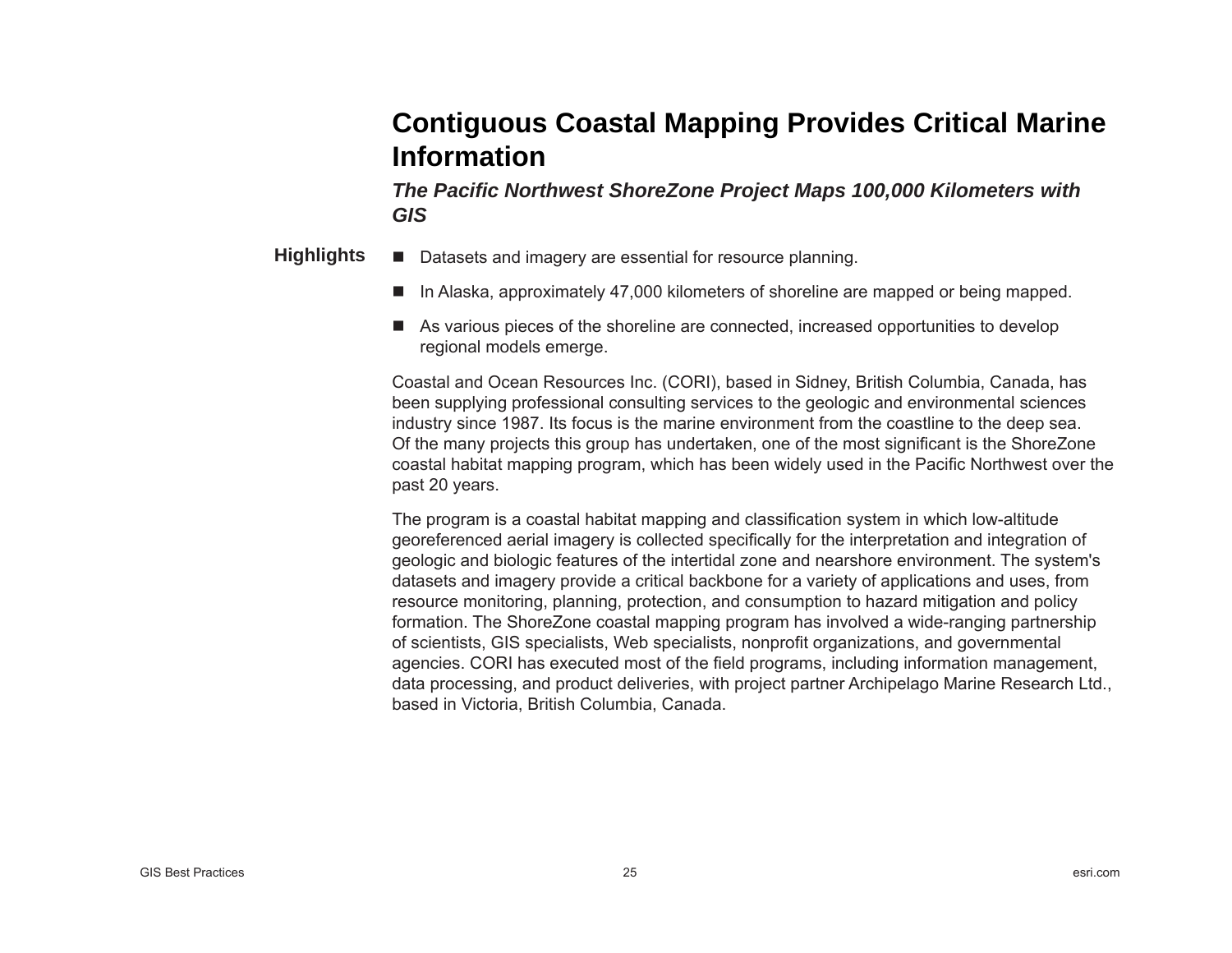The project was originally developed in the early 1980s by the Province of British Columbia as a physical habitat mapping system that was applied primarily as an oil spill response tool. Since then, the entire coast of Washington (~5,000 km) and British Columbia (~38,000 km) has been mapped, and an aggressive inventory program is under way in Alaska with approximately 47,000 kilometers of shoreline mapped or being mapped.

In the 1980s, ShoreZone consisted of paper maps and associated tables. To enhance efficiency, by the mid-1990s, the Washington and British Columbia inventories were converted into GIS data using ArcView. CORI has since continued to move forward with Esri technology to take advantage of new developments in ArcGIS Desktop and ArcGIS Server technology. Since it started using GIS, CORI has been able to map approximately 10 times the amount of coast that it was able to process before.



*The dark band at the water's edge is an eelgrass bed that can be classifi ed and mapped and becomes part of the 47,000-kilometer Alaska ShoreZone dataset.*

"The move to GIS enabled us to capture and manipulate many times the amount of data that we were able to previously and has made the process of data maintenance, analysis, and sharing more efficient and accurate," says John Harper, marine geologist and CORI president.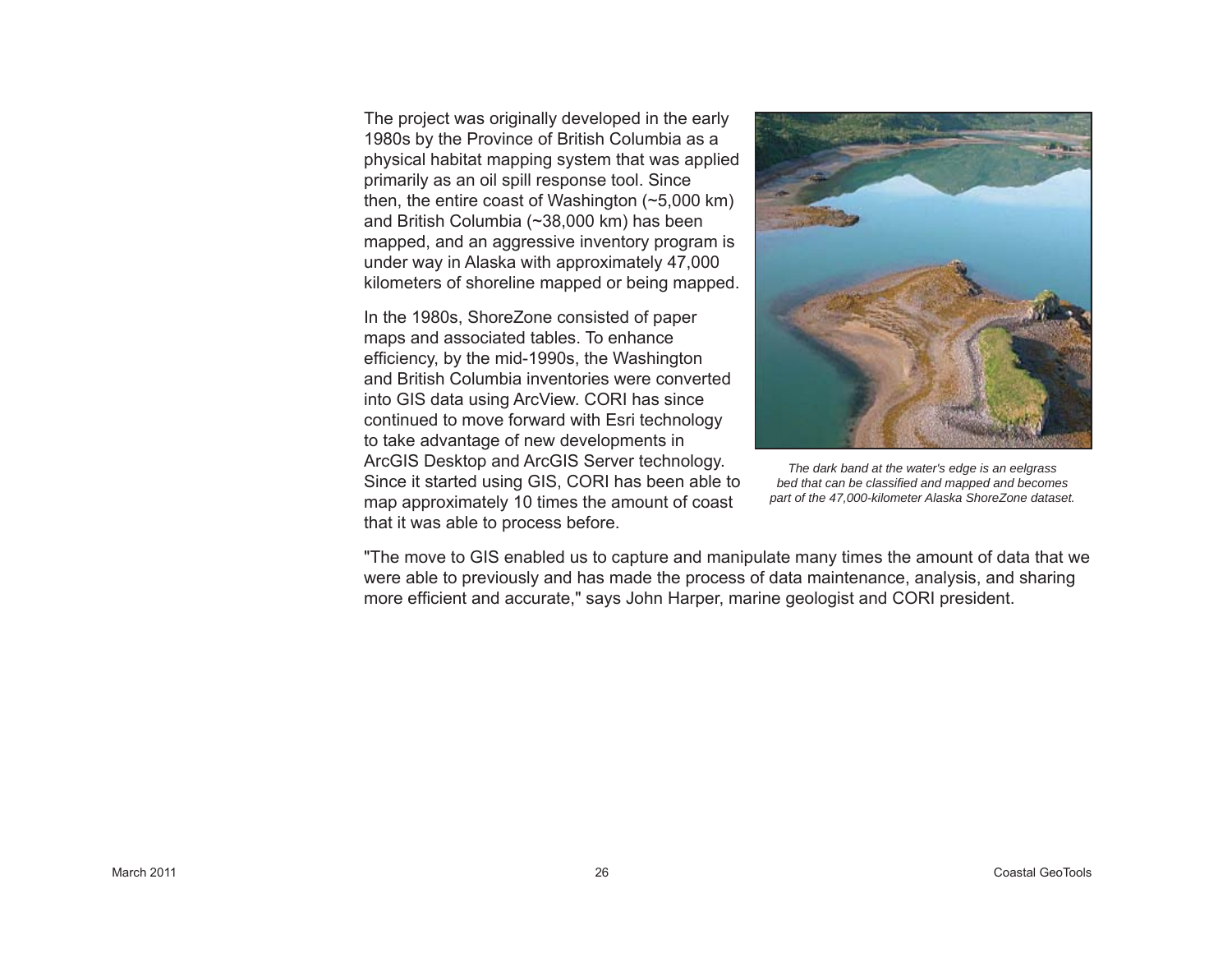Before moving to GIS, CORI's database of choice was inherently detached from the maps, so linkages were vulnerable. Now, incorrect linkages are immediately flagged, which saves many hours that were previously devoted to data proofing while dramatically improving data accuracy. The classification and mapping system is based on oblique aerial video imagery and still photography of the shoreline that is georeferenced, time synchronized, and collected specifically for the project. At the time of capture, this imagery is accompanied by continuous, simultaneous commentary by a geologist and biologist aboard the aircraft that is later used to assist with the vector data creation and mapping of the shoreline. Imagery is targeted for low tide during the lowest tides of the year so that most of the intertidal zone is exposed when the imagery surveys are performed. By capturing imagery at extremely low tides, CORI is able to map substantially more shoreline information.

The imagery is interpreted initially by geomorphologists who segment the shoreline into discrete units of homogenous morphology (form and substrate type) and exposure. The units are digitized in ArcView and the physical attributes recorded in the geodatabase. Then the dataset is passed to biologists who interpret and record observed biota (such as intertidal organisms, subtidal algae, and some subtidal fauna) for each shore unit.

Once the data capture process is complete, program partners (often government and not-forprofit organizations) use this data internally, and some post it to their online sites. ShoreZone data provides a spatial framework for coastal and nearshore habitat assessment on local and regional scales. Individual resources, such as eelgrass occurrence in Prince William Sound, can be displayed and plotted, or combinations of resources with multiple attributes can be displayed together to reveal new information, patterns, and trends. For example, substrate type and wave exposure levels are used to predict shorelines sensitive to oil spill retention.

"The dataset is being used in all sorts of applications that we never anticipated," says Harper. "Recreational users find the online imagery especially useful in trip planning for kayak expeditions, fishery managers use it to identify shore-zone attributes of high-value spawn sites, and oil spill contingency planners are able to identify accessibility of the shore to alternative types of response equipment."

These applications are critical to support the efforts of online site visitors focused on ecological sustainability, environmental hazard mitigation, and public use of these areas for recreation and education. The dataset is particularly useful for regional marine planning programs such as The Nature Conservancy's (TNC) Bering to Baja marine conservation initiative, where sensitive or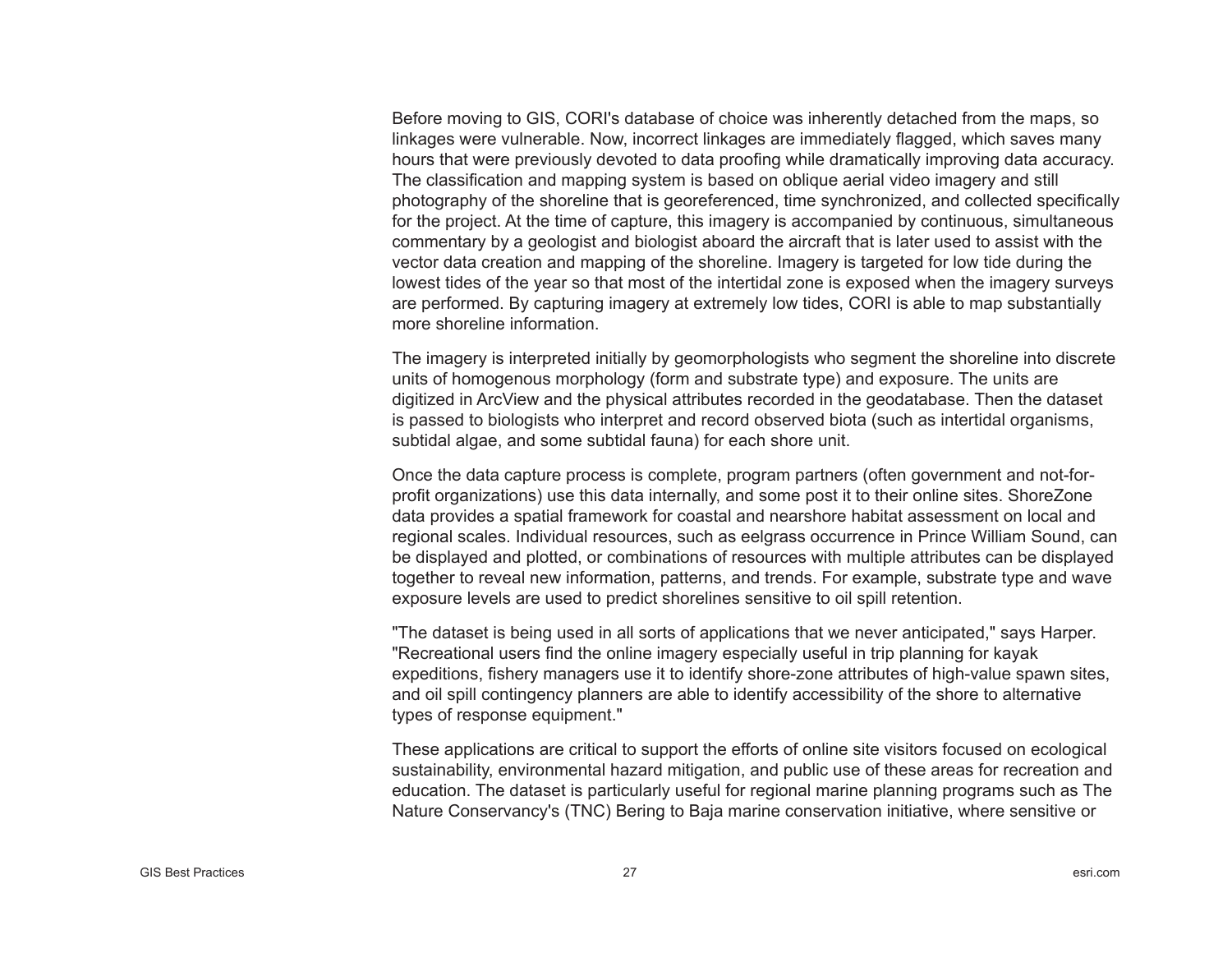rare habitats are identified. TNC can identify these habitats and add their locations to its land acquisition strategy.

Using GIS, CORI is also able to create a standardized digital shoreline so that its data integrates seamlessly with clients' thematic data. Because clients are quoted a unit mapping price per kilometer of mapped shoreline, a standardized digital shoreline is essential to quickly determine costs. GIS enables the client to immediately see the extent of shoreline to be mapped for its planned level of expenditure.

"ShoreZone has been a great tool for making the Alaska coast more accessible," says Sue Saupe, science director of the Cook Inlet Regional Citizens Advisory Council and original proponent of ShoreZone in Alaska. "By making the imagery and data Web accessible, the project has attracted many nontraditional users that don't have access to GIS, while sophisticated GIS users appreciate the richness of the dataset that now extends along thousands of kilometers of shoreline."



*The Alaska ShoreZone Web site is hosted by NOAA. The left panel shows the aerial fl ight track and locations of still photographs; also shown is shoreline with eelgrass (highlighted in green). The right panel shows the image player, allowing the user to "fl y" the shoreline.*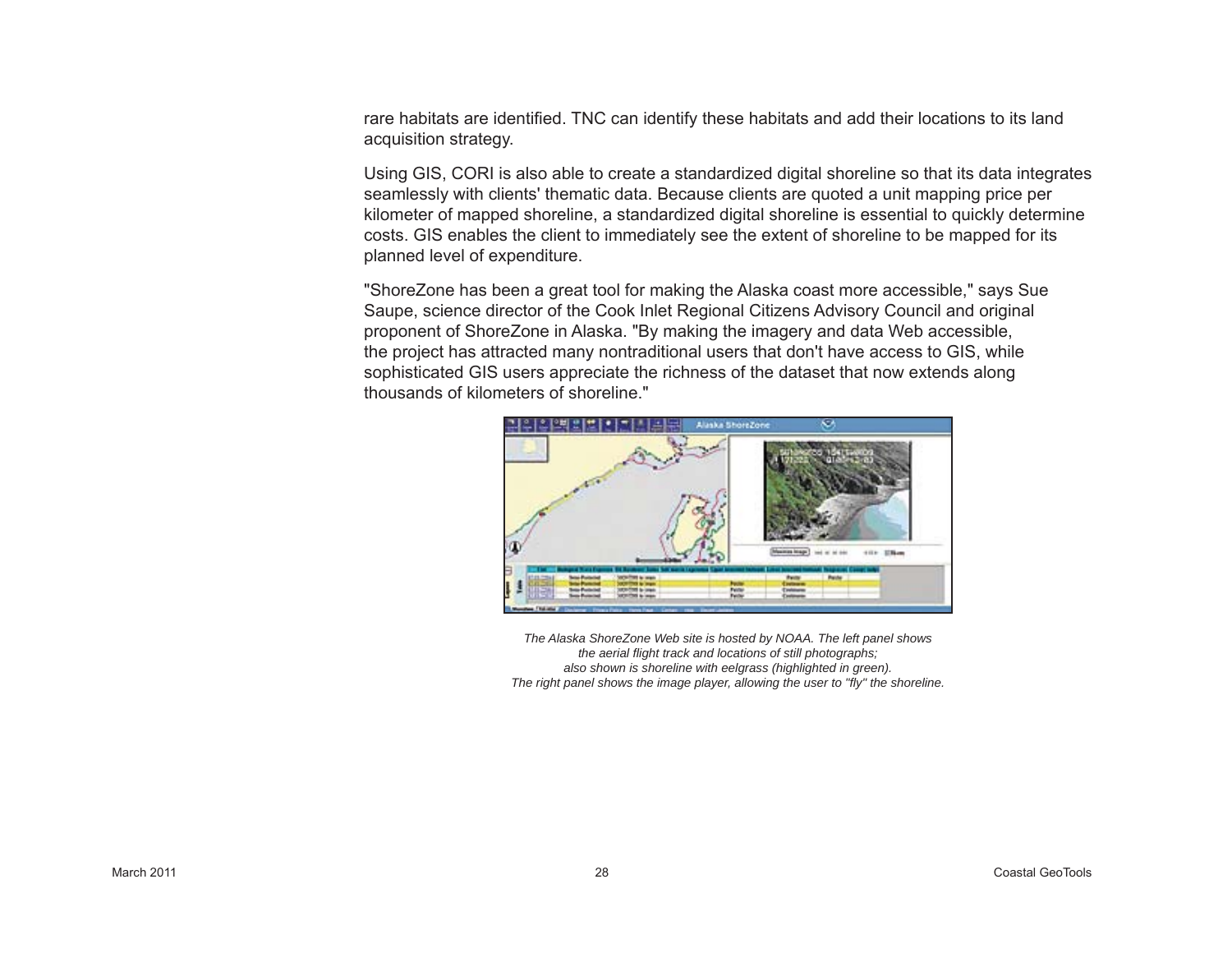This dataset provides a framework that underlies detailed site-specific research and supplies a tool for tying together a wide range of nearshore studies. Ultimately, the Alaska ShoreZone program has so many applications that it has helped build capacity for the overall coastal programs and develop partnerships among organizations that may not have typically coordinated their goals in the past.

By adding a spatial element, GIS has made a significant scientific contribution to the program. For example, in late 2009, Harper assembled a 20,000-kilometer shoreline dataset as a deliverable for the National Oceanic and Atmospheric Administration (NOAA). Through the use of GIS, he was able to determine that important fish habitats, including salt marshes, eelgrass beds, understory kelps, and canopy kelps, collectively accounted for 87 percent of the shoreline. Scientists always had an ecological understanding of these habitats but no idea where they were located and how much existed.

In January 2010, the Alaska ShoreZone Partnership was presented with the Coastal America Spirit Award at the Alaska Marine Science Symposium, an annual gathering of about 800 scientists and researchers. The Coastal America Spirit Award recognizes exceptional projects that demonstrate the spirit of teamwork for group efforts that are poised to address challenging coastal issues.

An exciting new CORI project is to develop a nearshore habitat model using ArcGIS for the Queen Charlotte Strait that is based on observed ShoreZone data. This nearshore model, which predicts substrate, slope, and biotic assemblages of the shallow nearshore area, will serve as a planning framework for nearshore mapping projects, targeting sensitive habitats for higherresolution seabed multibeam and videography surveys. **Future Plans**

(Reprinted from the Winter 2010/2011 issue of *ArcNews* magazine)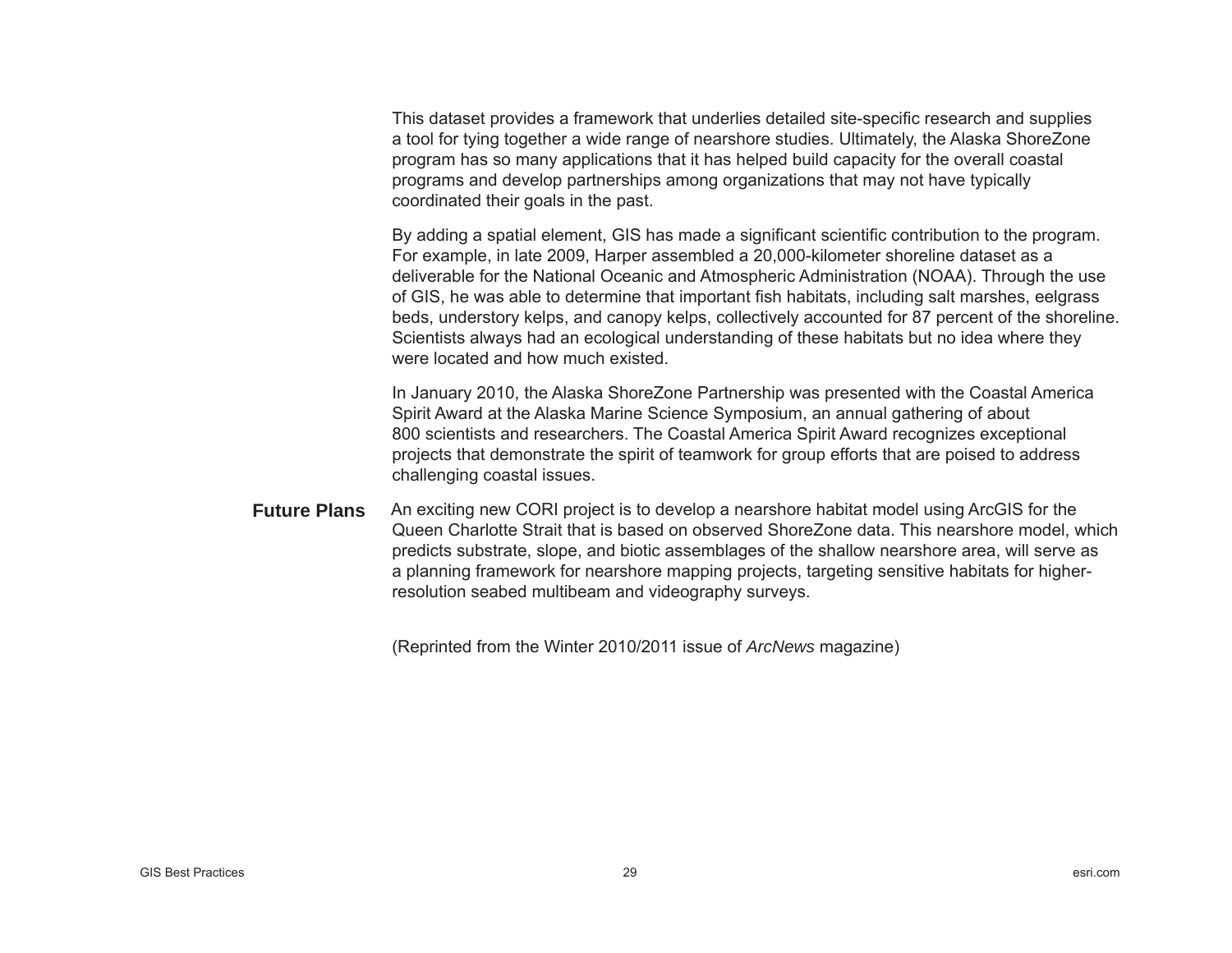## **NOAA's GIS-Enabled Web Site Helps Resource Managers Navigate Legislation**

*Atlas Improves Collaboration, Coordination, and Decision Support* 

By Matt Freeman, Esri Writer

Ocean and coastal management involve a complex and multilayered system of laws, organizations, and strategies. Authority is fragmented among a variety of federal, state, and local agencies, which can result in redundant efforts, inefficiency, and confusion. In 2004, the U.S. Commission on Ocean Policy recommended a series of fundamental changes to improve the management of the United States' coastlines.

The commission, established under the Oceans Act of 2000 and with a membership appointed by the president, recommended revisions at the national level and established regional ocean councils to encourage regional collaboration. The commission also recommended forming regional



*The Legislative Atlas searchable Federal Data Viewer returns State Coastal Zone Boundaries and their spatial relation to the Magnuson-Stevens Fishery Conservation Act.*

ocean information programs to provide easy access to current research, ocean observations, and other information and tools to inform decision making.

Based on these recommendations, the National Oceanic and Atmospheric Administration's (NOAA) Coastal Services Center (which works with other federal agencies to bring information, services, and technology to the nation's coastal resource managers) set sail with the geographic information system (GIS)-based Digital Coast: Legislative Atlas (www.csc.noaa.gov /legislativeatlas/).

The innovative Web site allows resource managers to better understand the complex legal jurisdictions and regulatory framework of the nation's oceans and coasts by visualizing information in a dynamic, custom-built, Web-based mapping application.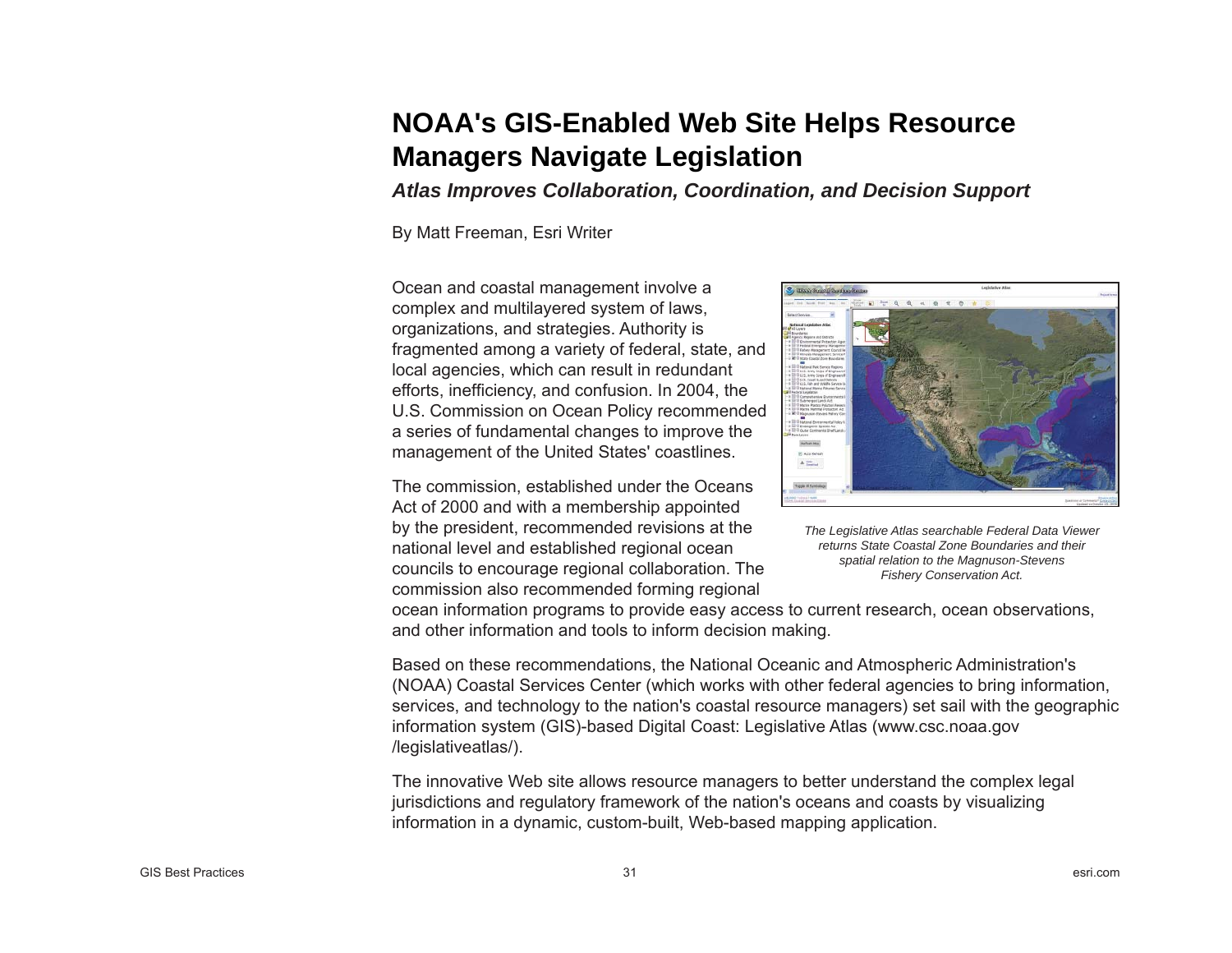#### Created and managed by a team of six people at the Coastal Services Center, Legislative Atlas gives users the ability to view the geography associated with ocean and coastal laws and the potential relationships that exist between these laws. The atlas is available to the public but targets resource managers involved in regional ocean management and related initiatives at the federal, state, and local levels. **Linking Maps and Laws**

Legislative Atlas provides access to geospatial datasets that represent the spatial footprint of ocean and coastal laws. When using the atlas, resource managers can query and view the spatial relationships between legislation and other pertinent marine boundaries to analyze gaps and overlaps in a region's regulatory framework. The atlas also contains the regions, districts, and planning areas of federal management agencies with respect to ocean and coastal activities. The ability to visualize these planning areas helps resource managers identify contacts within federal agencies for a particular area of interest.

Using ArcIMS, the Coastal Services Center and Florida-based geospatial solutions company Photo Science created the atlas as an easy-to-use, dynamic mapping tool for managers with little or no exposure to desktop GIS technology. Resource managers with experience and access to desktop GIS software can download the spatial data presented online.

Legislative Atlas also features a database of relevant coastal and ocean laws that are geographically searchable. Using the mapping application, resource managers can search federal and state laws and read summaries of each law via links to the supporting U.S. codes or state statutes. The search can be refined by state, region, management issue, or federal agency of interest.

"We used to plow through piles of federal statutes in order to find the statute we were looking for and then match it to the appropriate boundary," explained Henry Norris, Fish and Wildlife Research Institute, Florida Fish and Wildlife Conservation Commission. "We have boundaries in our own GIS holdings, but we don't have the statute tied in with the boundary, and that is what Legislative Atlas offers. It's one-stop shopping. We find the area that the statute applies to and then the statute itself on the same Web site. The atlas also saves time by defining the statute. It's pretty quick."

In one instance, a colleague phoned Norris from an off-site meeting looking for information regarding the Submerged Lands Act, its boundary, where the boundary crossed Florida waters, and under what agency's jurisdiction it fell. Using Legislative Atlas, Norris was able to find the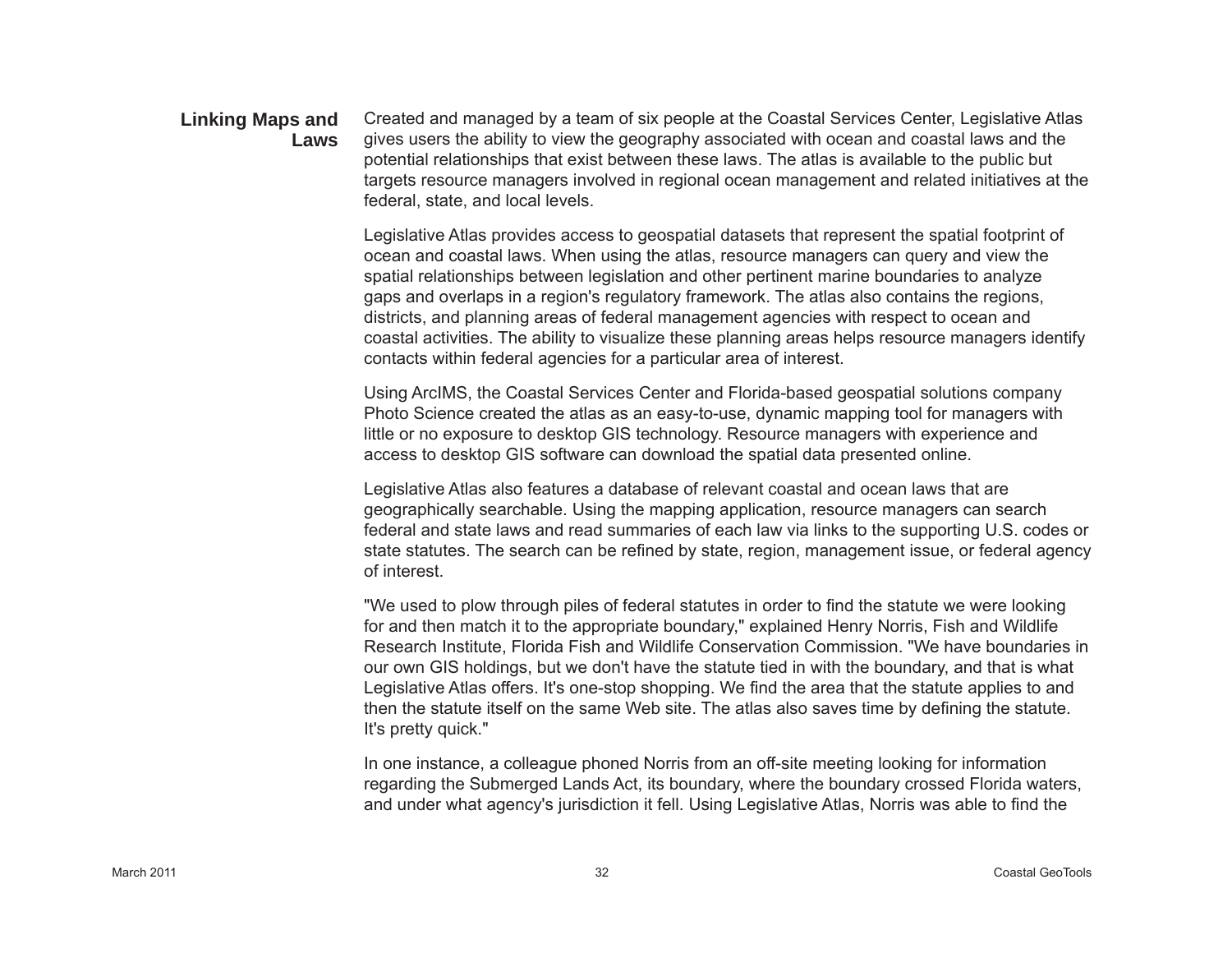boundary, link it to the legislation, and define the area as his agency's jurisdiction. "It took a couple of minutes to find it all," said Norris. "The Legislative Atlas probably saved me about an hour in that case because normally I'd have to use multiple resources for all of that information."



*Users can view multiple layers of boundaries and legislation on one interface.*

Although Norris located the geospatial data and statute he was looking for, the atlas' legislative index is far from complete. Prioritizing the relevant legislation that gets mapped is a lengthy process for each region. Continuing to develop the Legislative Atlas relies on collaboration among and targeted outreach to regional councils, resource managers, and NOAA staff. Due to the project's giant scope, new data will be added in milestones. Currently, federal laws are available for most of the continental United States, and state laws are available for the Gulf of Mexico region. The next release of data, scheduled for fall 2008, will include federal laws for the entire United States, including Hawaii, Alaska, the Great Lakes, and Paci fi c and Caribbean Islands; and state laws for California, Hawaii, Maine, New Hampshire, and Massachusetts. State laws for other regions, including Oregon and Washington, are scheduled for release in 2009.

"Regulations, ordinances, and rules are inherently spatial," added Norris. "They all have boundaries. One rule applies up to a certain line. Beyond that line, another rule applies. For resource managers, rules are a logical thing to see in a map environment."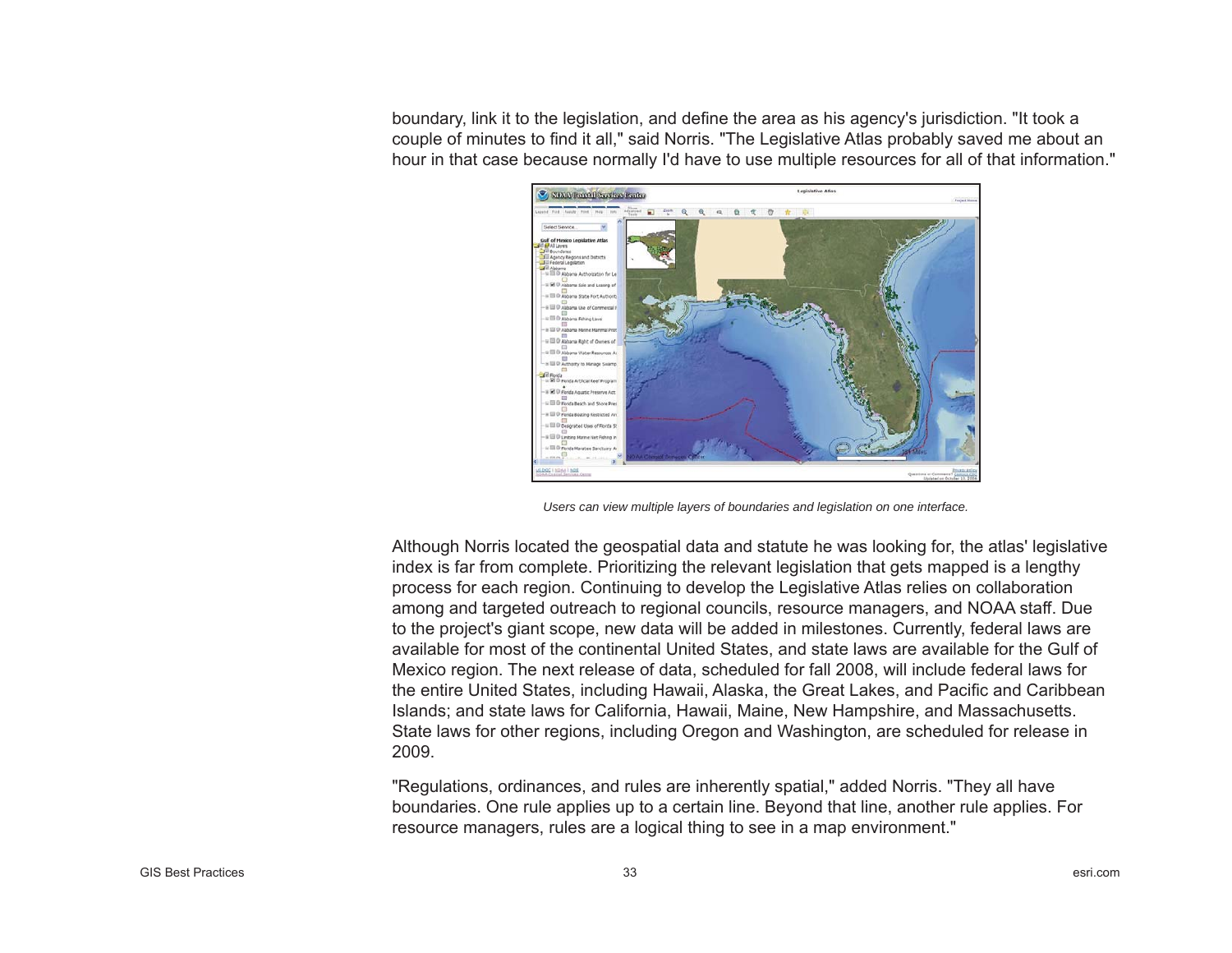For more information on Digital Coast: Legislative Atlas, visit www.csc.noaa.gov.

(Reprinted from the December 2007 issue of *ArcWatch* e-newsletter)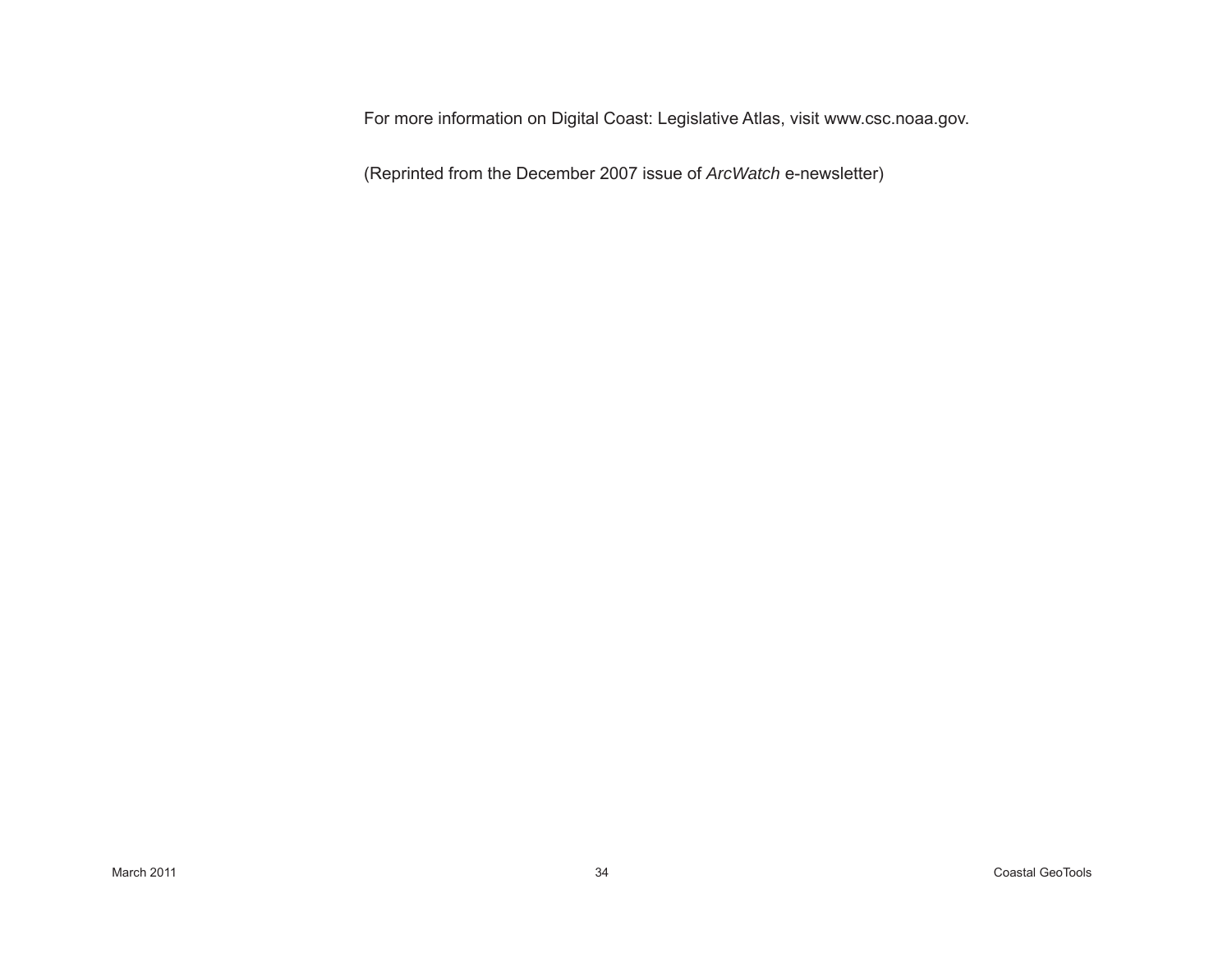Copyright © 2010 Esri All rights reserved. Printed in the United States of America.

The information contained in this document is the exclusive property of Esri. This work is protected under United States copyright law and other international copyright treaties and conventions. No part of this work may be

The information contained in this document is subject to change without notice.

#### U.S. Government Restricted/Limited Rights

Any software, documentation, and/or data delivered hereurderis subject to the terms of the License Agreement. The commercial license rights in the License's resperement stricks as set of this proportion or disclosure by th \$12.211/12.212 (Commercial Technical Data/Computer Software), and DFARS \$252.227-7015 (NOV 1995) (Technical Data) and/or DFARS \$227.7202 (Computer Software), as applicable. Contractor/Manufacturer is Esri, 380 New York Str

Gesti com 3D Analyst ACORN Address Coder ADE AMI ArcAtlas ArcCAD ArcCatalog ArcCOGO ArcData ArcCo Co. ArcEdit ArcEditor ArcEditor ArcEstone ArcEssolorer ArcEssones ArcGIS ArcGIda ArcGIG ArcIdio ArcInfo ArcHite ArcEssones ( esintum, paramy and an amount of the manus and many memory and manusum and many memory memory memory memory memory memory memory memory memory memory memory memory memory memory memory memory and the set of the set of the ArcUSA, ArcUser, ArcView, ArcVorager, ArcWatch, ArcWorb, ArcWold, ArcWold, ArcWold, ArcWold, ArcWold, ArcWold, ArcWold, ArcMu, Atlas GIS, AtlasWare, Avenue, BAO, Business Analyst, Dusiness Analyst Online, DusinessMAP, Comm Spatil Database Engine, StreetMary, Tapestry, the ARC/NiCl logo, the ArcAdtis logo, the ArcCAD logo, the ArcCAD WorkBench logo, the ArcOGO logo, the Archard once to expect to pay, the Archard of the ArcAdemas of the ArcAde logo, the ArCNe Clay the Archite logo, the Archite Archite Mass and Archite Mass and the Archite Schools logo, the ArcNew StreetMap 2001 logo, the ArcNew StreetMap logo, the ArcNew StreetMap logo, the ArcNew Tracking Analy com, www.gis.com, www.gisday.com, and Your Personal Geographic Information System are trademarks, registered trademarks, or service marks of Esri in the United States, the European Community, or certain other jurisdictions.